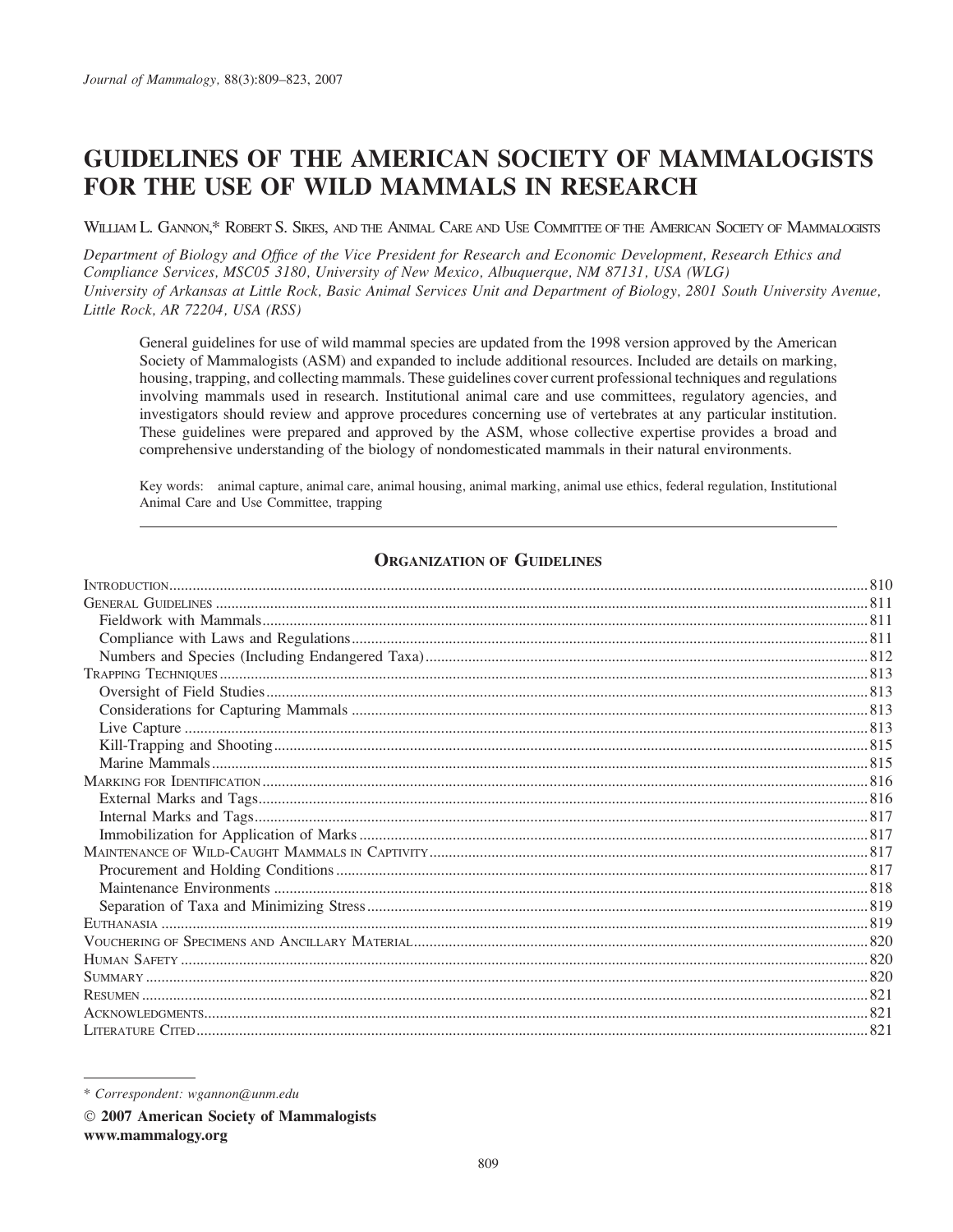#### **INTRODUCTION**

Advances in mammalogy, from exploring physiological functions to understanding evolutionary relationships and developing management strategies, are predicated on responsible use of mammals in research. Founded in April 1919, the American Society of Mammalogists (ASM) has long been concerned with the welfare of mammals, and in particular, natural communities. In 1928, one of the founders of the ASM, Joseph Grinnell, instructed administrators of Yosemite National Park to maintain the Park as a natural mammalian community without unnecessary or destructive development. Grinnell (1928:76) described a number of management tactics that should be considered by Park managers, but in particular, he advised that to address an unwanted increase in the bear population Park officials needed to ''devise [some] means whereby troublesome individual bears could be discouraged from raiding food-stores, without doing them serious bodily harm. But I recommend that exceeding care be taken in such procedure, not to rouse, unnecessarily, adverse public opinion, and not to drive away the bears altogether, for they constitute a particularly valuable element in the native animal life of the valley.'' Thus, Grinnell made informed management recommendations and also advocated animal care and use with sensitivity toward public opinion. The same is true today because mammalogists care deeply about the sentient organisms that they study.

In medical research, highly selected, domesticated strains are used to reduce differences among individuals. In this research, the mammalian model (usually Mus or Rattus) frequently is considered more the vessel, vehicle, or source of tissue for the drug study or neuroscience investigation. In contrast, field researchers usually are interested in the mammals themselves as the focus of study, and variation among individuals and natural behaviors are of fundamental interest and importance. Differences between medical research and basic research on mammals frequently pose problems for field researchers because regulations developed for laboratory environments and domesticated taxa are increasingly and inappropriately extrapolated to the field and to wild taxa even though conditions and context are dissimilar. Guidelines for animal protocols have become more important with increasing use of native animal models in research. The Animal and Plant Health Inspection Service (APHIS) within the United States Department of Agriculture (USDA) unit has amended the Animal Welfare Act (AWA—USDA 2005; http://www.access.gpo.gov/uscode/ title7/chapter54.html) to oversee field studies, which are defined as studies conducted on free-living wild animals in their natural habitat.

The Guidelines for the Use of Animals in Research (ad hoc Committee for Animal Care Guidelines 1985) was the 1st effort to codify the expertise and philosophy of the ASM on use of mammals in research. This single-page statement broadly listed considerations, such as concern for number of animals used, and highlighted laws that regulated use of animals (including Convention on International Trade in Endangered Species [CITES]). It stated that the investigator should use good judgment and be prudent when using animals in research.

A more detailed set of guidelines was published by ASM in 1987 with Acceptable Field Methods in Mammalogy: Preliminary Guidelines Approved by the American Society of Mammalogists (ad hoc Committee on Acceptable Field Methods in Mammalogy 1987). In the same year, the Animal Care and Use Committee was designated a standing committee of the ASM. These guidelines provided an explanation of fieldwork in mammalogy and rationale for collecting specimens. Guidance also was given on adequate sample sizes, and summaries of laws and regulations that pertained to mammals were detailed. The utility of this publication was perhaps best illustrated in the section on methods, where details were provided on use of kill-trapping and shooting, livetrapping, mistnetting (for bats), and methods relatively new to mammalogists, such as harvesting or sampling of tissues. Acceptable methods of marking, tracking, holding, transporting, and releasing mammals were described in the 1987 version. Issues concerning holding of mammals in captivity, administering humane euthanasia, and listing health precautions for researchers also were covered. Resources for these guidelines included information from other professional societies, such as the Society for the Study of Animal Behaviour (updated 2006), the American Veterinary Medical Association (AVMA) Panel on Euthanasia (updated 2001), and several publications on trapping methods. Ten of the 15 citations listed in the 1987 publication were papers either in press or unpublished, or were committee reports. Much of the information provided in the 1987 guidelines was from comments by investigators and researchers who were conducting fieldwork.

The 1987 guidelines were again updated and expanded by the Animal Care and Use Committee in 1998. In captive situations, the ASM suggested (Animal Care and Use Committee 1998) that researchers read and follow guides published by the United States and Canadian governments (Canadian Council on Animal Care 1993). In essence, ASM guidelines provided highlights of more complete information available from either the Guide for the Care and Use of Laboratory Animals (National Research Council; hereinafter Guide—NRC 1996) or the AWA; that was, minimize numbers taken, reduce pain or distress of captive animals, and provide humane euthanasia for studies where death was the endpoint. Also, there were concerns that people not familiar with research might view use of animals unfavorably. Consequently, researchers were advised to be prepared to justify their project and use of animals to an inquiring public.

The guidelines herein are intended to provide investigators and those charged with evaluating animal use in research (institutional animal care and use committees [IACUCs], reviewers and editors of research manuscripts, management agency personnel, graduate committees, and the public) with general and specific guidance on mammal care and use issues and health, safety, and environmental concerns particular to nondomesticated mammals. We emphasize that these guidelines are not intended to constrain ingenuity in meeting research demands, but rather to bring relevant safety, regulatory, and ethical concerns regarding animal use to the attention of investigators. It is the responsibility of the principal investigator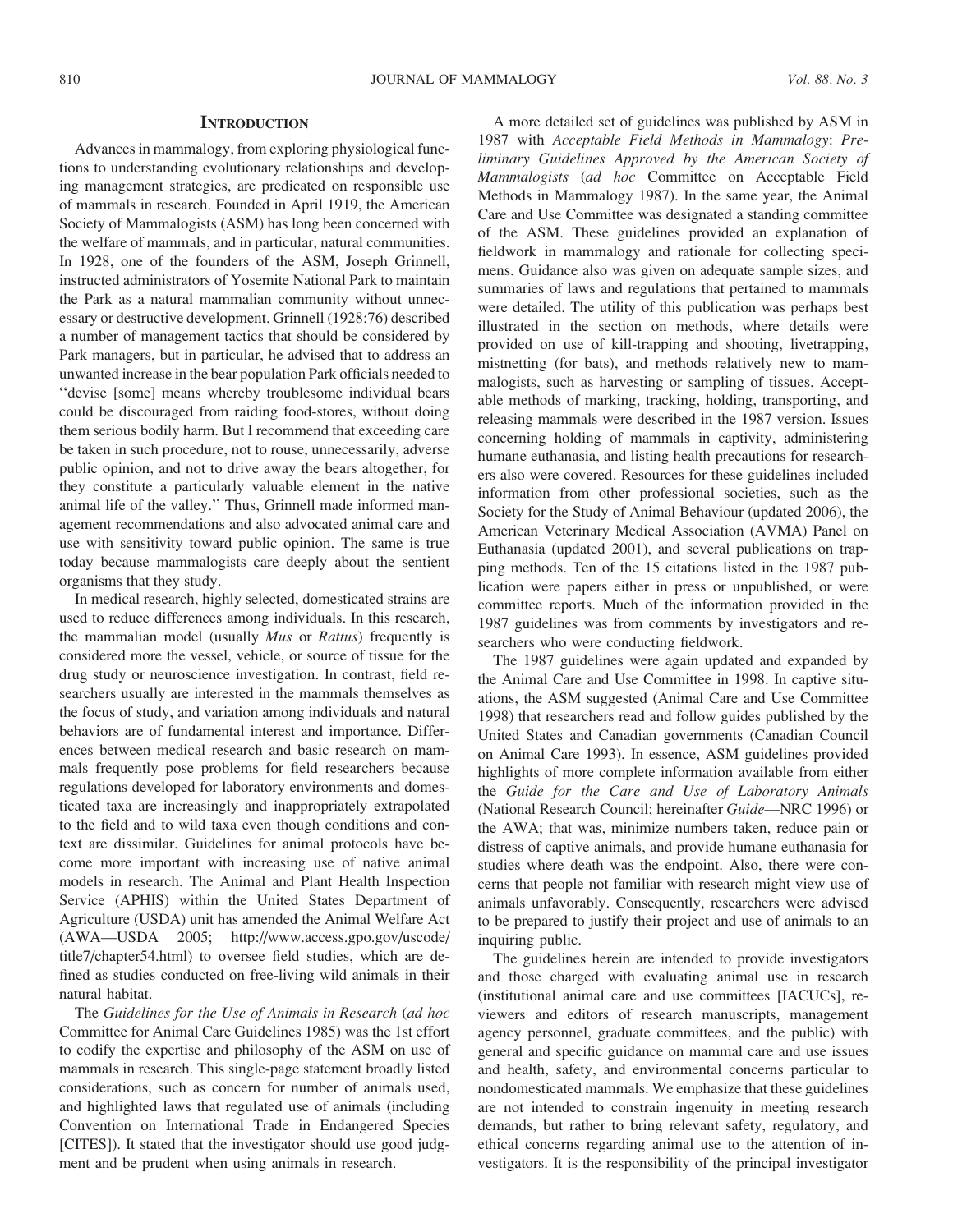(PI) of a project to justify deviations from federal guidelines during the submission process of a protocol to an IACUC. Institutions have varying requirements for animal use and care, but as scientists, we have developed an ethos towards animal use. ''Ethics'' typically is defined as a study of moral values, that is, expectations about beliefs and behaviors by which we judge ourselves and others (Macrina 2005). All research procedures commonly used today must be considered and discussed by IACUCs as to whether they cause even momentary pain and distress.

This paper was prepared and approved by the ASM, whose collective expertise provides a broad and comprehensive understanding of the biology of nondomesticated mammals in their natural environments. It is intended to be a resource in those instances where difficulties arise in defining what is appropriate when dealing with nondomesticated mammals. It must be explicitly clear that this document is not intended to be an exhaustive catalog of procedures and that final approval of any protocol rests with the IACUC.

#### GENERAL GUIDELINES

#### Fieldwork with Mammals

Fieldwork might be the most difficult issue for IACUCs and others who typically evaluate use of animals in laboratory-based studies. Fieldwork in mammalogy involves designing and conducting research to answer scientific questions by working with mammals in their natural habitats. This process might involve capturing an animal to obtain reproductive and other data and subsequently releasing it to obtain additional information on population dynamics, movements, and habitat relationships. In some cases, the investigator might bring an animal back to the animal resource facility for further study. In the United States, field and laboratory researchers who receive federal support must comply with relevant provisions of the United States Public Health Service policies on humane care and use of laboratory animals (Office of Laboratory Animal Welfare, National Institutes of Health [OLAW/NIH 2002]). Use of sedatives, analgesics, and anesthetics often is under federal and state control. Investigators must check with federal and state drug enforcement agencies and obtain appropriate licenses during a study's design stage. Some drugs (e.g., narcotics) must have strict inventory logs and be stored in doubly locked areas to prevent unauthorized access.

Training—especially in the rapidly changing area of compliance—is extremely important for all individuals handling animals. Some training is available online or is organized by IACUCs at universities and other institutions. Other training is provided by lab-animal veterinarians or technicians experienced in research-oriented procedures. Training provides the investigator with experience in acceptable methods of restraining, marking, monitoring vital signs, administering injections, taking blood samples, and assessing stress or signs of pain or distress. The investigator is responsible for knowing how to perform procedures in the appropriate setting (field, laboratory, etc.) for which their protocol was approved. In this paper, we outline

issues associated with research involving mammals and provide a framework for addressing those issues based on animal welfare regulation, scientific studies, and experiences as mammalogists.

The IACUCs are urged to recognize the investigator as a cooperator versed in the biology of the taxa used in their research. Wild vertebrates, particularly mammals, are vastly different in physiology and behavior from their usually highly inbred conspecifics used in biomedical research settings. Wild vertebrates do not inhabit antiseptic, stress-free environments. Investigators should be prepared to serve as resources to their IACUCs and institutional veterinarians.

#### Compliance with Laws and Regulations

Mammalogists conducting research associated with a college or university that receives federal grant funding are advised to seek approval from their IACUCs and obtain proper permits from local and federal agencies before conducting any procedure involving live animals. This is true whether the PI is working within the United States or elsewhere. The AWA authorizes the USDA/APHIS to regulate animals used (or intended for use) in research, testing, experimentation, or exhibition purposes, or as pets, regardless of whether animals are maintained in a laboratory or farm setting. However, the USDA/APHIS does not regulate animals used for food or fiber (or for improving quality of food or fiber), or for improvement of animal nutrition, breeding, management, or production efficiency.

The United States Fish and Wildlife Service (USFWS) defines a mammal as any member of the class Mammalia, including any part, product, egg or offspring, or the dead body or parts thereof (excluding fossils), whether or not included in a manufactured product or in a processed food product (OLAW/NIH 2002). In this context, ''permit'' is any document designated as a ''permit,'' ''license,'' ''certificate,'' or any other document issued by the USFWS to authorize, limit, or describe an activity and is signed by an authorized official of the USFWS. Although the focus of this section is on federal and state regulations in the United States, investigators, regardless of nationality or location of their research, should be aware that wherever they are working, local, state–provincial, federal– national, or international laws or regulations likely exist that pertain to scientific collecting, transport, possession, sale, purchase, barter, exportation, and importation of specimens or parts thereof, or other activities involving native or nonnative species of mammals. Therefore, each investigator must have knowledge of, and comply with, all relevant laws and regulations pertaining to field collection of mammals. Federal regulations exist in the United States that pertain to collection, import, export, and transport of scientific specimens of mammals, and ignorance of the law or even inadvertent violation of regulations could result in prosecution (Choate and Genoways 1975). Researchers living in or conducting research in the United States must obtain permits issued by federal agencies to import or export specimens of nonendangered species through a nondesignated port of entry; import or export endangered wildlife through any port; import injurious wildlife; import, export, ship interstate, take, or possess endangered species or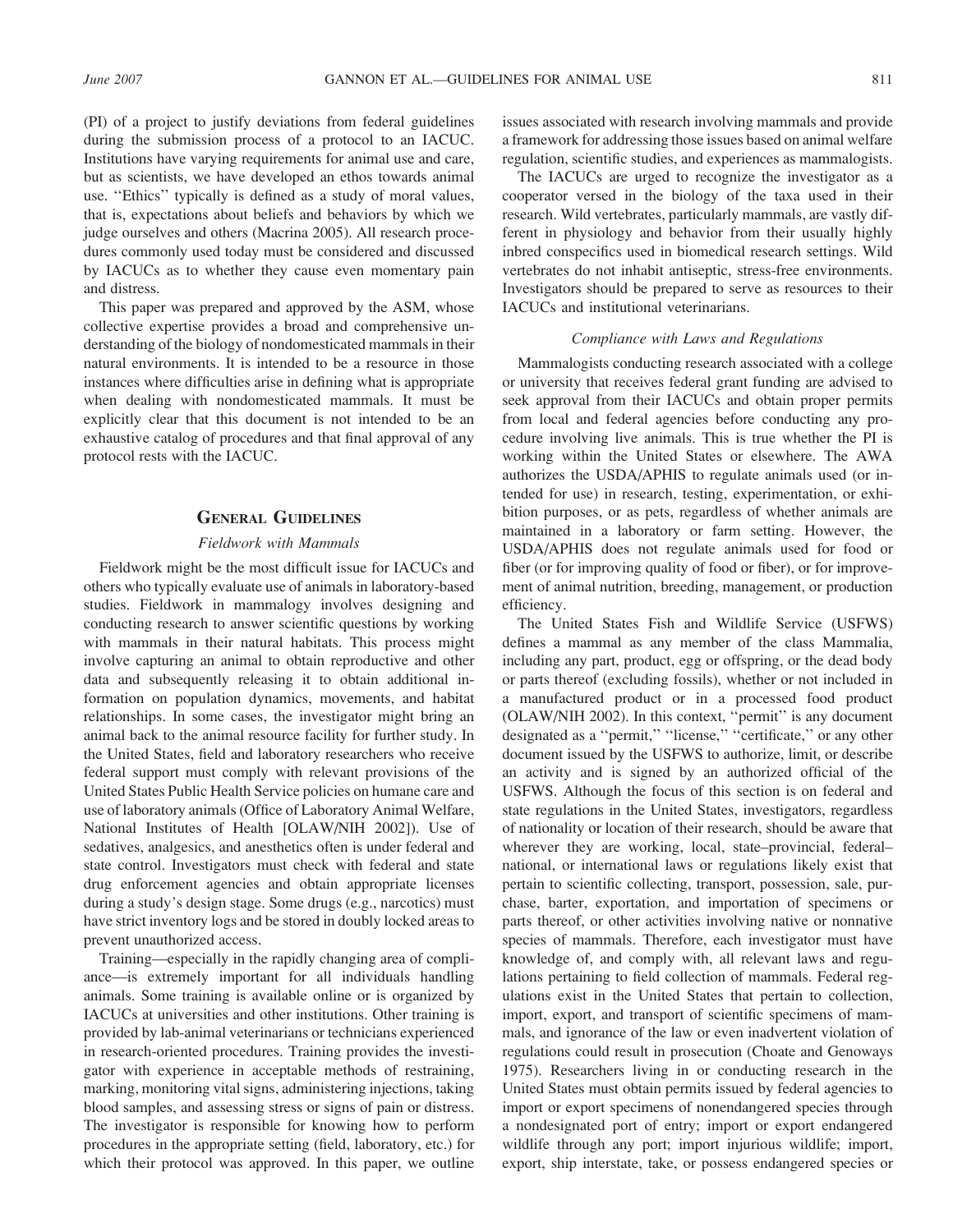parts thereof for research or propagation; take, harass, possess, or transport marine mammals; import or transfer etiological agents or vectors of human disease and living nonhuman primates; collect scientific specimens on national wildlife refuges; import ruminants and swine, including parts, products, and by-products; and import organisms or vectors, tissue cultures, cell lines, blood, and serum.

When moving specimens of mammals into or out of the United States, researchers are required to file USFWS form 3-177 (currently the electronic declaration form available at www.fws.gov is preferred and may be mandatory at the regional office or port of entry) and any necessary permits from CITES if species are listed in CITES appendices. Investigators working outside the United States should expect similar regulations in other countries and ensure that they comply with all applicable regulations dealing with species of special concern. Investigators also must ascertain whether additional permits are needed when they review state–provincial and federal–national laws and regulations that relate to their planned field investigations. Further, investigators must be familiar with current lists of mammalian species deemed threatened or endangered by appropriate state–provincial or federal–national governments and comply with all laws and regulations pertaining to capture of these and other categories of protected mammals. A list of threatened or endangered species and subspecies under the United States Endangered Species Act is available from the Office of Endangered Species, United States Department of the Interior, Fish and Wildlife Service, Washington, D.C. 20240 (http://www.fws.gov/endangered/wildlife.html). Regulations relevant to these taxa are published in the Code of Federal Regulations, Title 50, Chapter 1; amendments to regulations under Title 50 also are published in the Federal Register (USDA 2005).

Most states and provinces require scientific collecting permits, and investigators must comply with this requirement and other regulations imposed by agencies in the states or provinces in which they conduct fieldwork. World Conservation Union (IUCN), USFWS, and CITES status is indicated in Wilson and Reeder (2005), but investigators should check for updates. Lists of all mammals (as well as other animals and plants) that are regarded as endangered, threatened, or species of special concern, along with other pertinent information, are maintained by the USFWS. Additional information is available on the IUCN Red List (http://www.iucnredlist.org/) and from CITES (http://www.cites.org/). Cities, counties, national and state parks, or other organizations might have additional regulations regarding scientific uses of wildlife on lands under their jurisdiction. Compliance with these regulations is essential. Finally, the investigator should obtain permission of the owner, operator, or manager of privately owned land before commencing fieldwork thereon.

Many institutions, as well as state, provincial, and federal governments, have regulations or recommendations concerning handling and sampling rodents or other mammals that might be carriers of human diseases. Investigators must ensure their own safety and that of employees or students by understanding the disease-carrying potential of the mammals they study. Additionally, as part of their charge of reducing institutional liability, most IACUCs have adopted some form of occupational health screening for all persons involved with animal research. Screening might involve completion of a check-off form inquiring about allergies or other health conditions of investigators, students, and employees or a more detailed examination.

## Numbers and Species (Including Endangered Taxa)

The Guide (NRC 1996) requires that protocols include details concerning the numbers of animals to be used. These details are of considerable importance during IACUC discussions. The 3 Rs outlined in the *Guide* (Reduction, Refinement, and Replacement—NRC 1996) direct IACUC committee members to determine if the smallest number of animals necessary to accomplish research goals is being used. Further, oversight agencies such as the USDA focus on clear association of individual numbers with procedures or research aims. Frequently, field researchers do not know how many individuals will be needed; this is especially true in the case of surveys or other exploratory work common in mammalogy. Statements in protocols such as, ''it is unknown how many animals we will capture'' are generally not well received. For IACUC protocols, the investigator can provide generalized statements such as: ''In this survey we expect to collect different species of Oryzomys and will sample an estimated 25 localities. We will not exceed 20 specimens/species of Oryzomys/locality. It is anticipated that the total number of specimens collected during this study will not exceed 500 individuals/year.''

Genetic, taxonomic, ecological, and other studies require a minimal sample size for statistical analyses. In contrast, behavioral studies might involve capture of an entire population to mark all individuals. In this case, the investigator can provide a statement that ''all animals in the population will be captured, marked, and released, and it is estimated that this will not exceed 200 individuals/year.'' Members of the IACUC also care if too few animals are being sampled. Too few animals might not allow the investigator to address research questions with sufficient scientific rigor and, subsequently, will result in a waste of animals if results cannot be applied to test a hypothesis. A power analysis might be performed to estimate number of animals required to obtain statistical significance for a given level of variance and a minimum difference between samples. The NRC (2003) provides guidelines for determination of sample size and estimation of animal numbers for laboratory studies. Numbers in field studies will vary greatly but should be considered in the context of study design, species' life-history characters, and questions posed.

The IACUCs also are concerned with particular species of mammals involved in a project. Again, medically oriented protocols commonly use laboratory rats (Rattus norvegicus) and mice (Mus musculus) bred for many generations by animal resource facilities. Recent additions to laboratory mice and rats are these same species bred as ''knock outs'' or transgenics (NRC 2003). Laboratory animals are bred for genetic manipulations that produce disease conditions upon which treatments can be tested. In addition to laboratory mice and rats, more than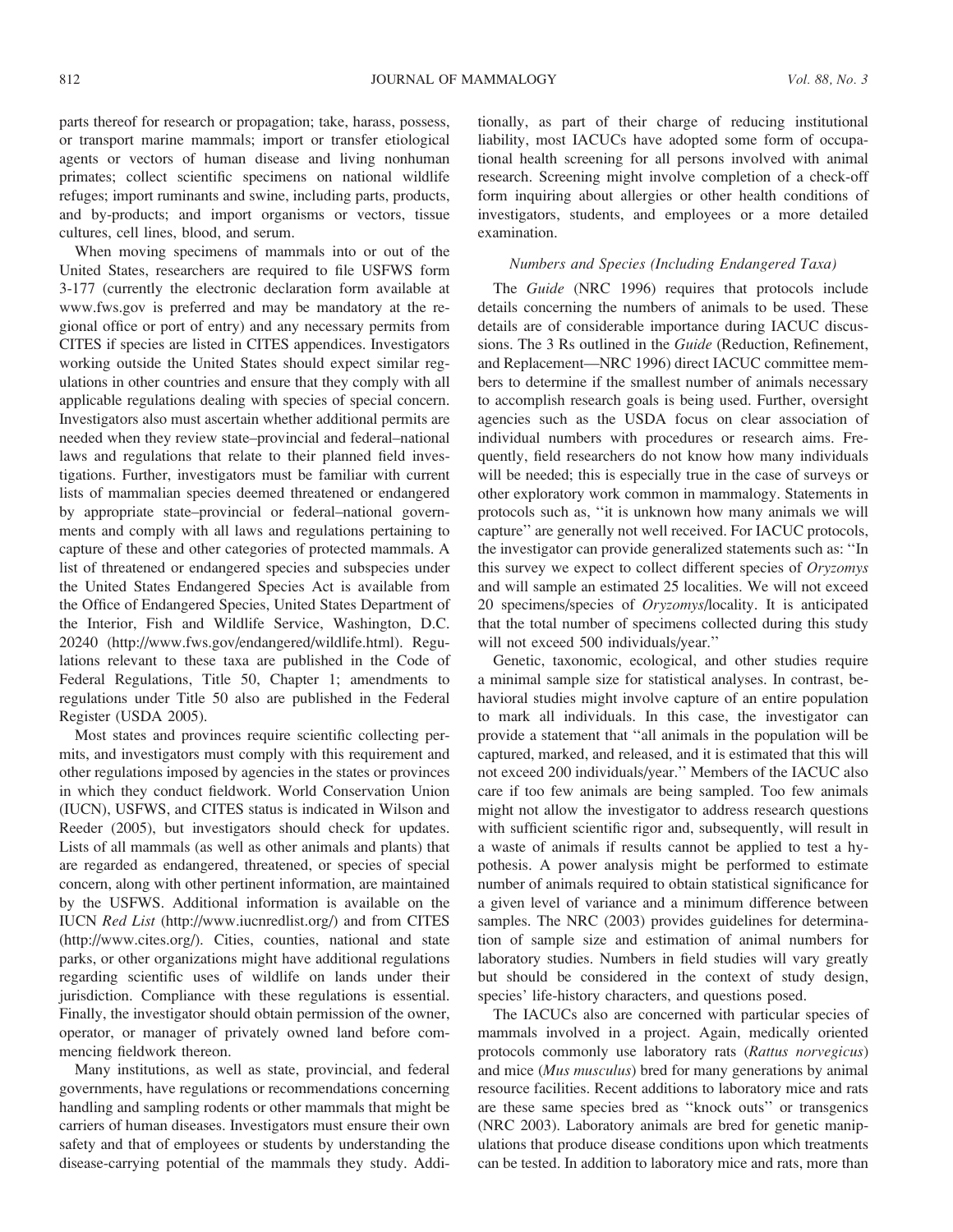5,400 species of mammals occur globally that field investigators might study scientifically (Wilson and Reeder 2005). For such studies, the IACUC will require a protocol for the committee to evaluate in which the investigator provides an adequate description of the study methods, experimental design, and expected results as well as a summary of related, previous studies. The IACUC also might ask investigators about planned methods of euthanasia even if the proposed study involves only observing or catching and releasing animals. ''We are not killing any animals'' is a frequent, but unsuitable, response to an IACUC because it indicates that the investigator has not considered methods of treatment or euthanasia in the event of an accident.

The investigator must provide assurance to the IACUC that permits necessary for use of wild mammals have been issued for the proposed project; copies of permits might be requested by the IACUC. Although most IACUCs usually do not focus on scientific merit, it is required by federal regulations in the United States that the IACUC ask that scientific merit has been assessed. Peer review of scientific proposals, approval of project permits by resource agencies, and support from academic departmental chairs can provide assurance to the IACUC that the project is sound and use of animals justified. Although rare, the IACUC might seek an outside assessment or request evidence of peer review to evaluate scientific merit.

#### TRAPPING TECHNIQUES

#### Oversight of Field Studies

Field studies not involving invasive procedures that harm or significantly alter behavior of an animal are exempt from IACUC review (Section 2.31 (d) IACUC review of activities involving animals (1) ''field studies ... are exempt.''—USDA 2005:21), but many institutions interpret AWA in a broader sense and ask their IACUCs to review all laboratory or fieldwork that involves any kind of animal use conducted by researchers. For those studies that require review and approval by the IACUC, many field procedures for mammals are available (Martin et al. 2000); these sources should be consulted by the investigator during protocol preparation and referenced if needed. Further, some institutions may have standard procedures available to all investigators preparing protocols (e.g., http://hsc.unm.edu/som/research/acc/).

#### Considerations for Capturing Mammals

Techniques for capture of specific species of mammals are detailed in summary sources (Wilson et al. 1996), internet sites devoted to specific subsets of mammals (http://www. furbearermgmt.org/resources.asp#bmps), and especially in articles from the primary literature. Trapping can include live traps (e.g., Sherman, box, mist nets, snares, Tomahawk, Hav-A-Hart, pitfall, nest box, and artificial burrow), kill traps (Museum Special, rat traps, and pitfalls), and other specialty traps for particular species or purposes. Shooting might be necessary to obtain specimens of some species. Sometimes physical capture of animals is not essential, and investigators may use devices to obtain acoustic signatures (ultrasonic detectors), visual data (still or video cameras), or sticky devices to remove hair from free-ranging animals. Common reasons to capture mammals include livetrapping to tag (with radiotransmitters, necklaces, ear tags, or passive integrated transponder [PIT] tags), mark (number, band, hair color, freeze brand, ear tag, or toe clip), or tissue collection. Regardless of the approach, potential for pain, distress, or suffering must be considered. When livetrapping, adequate insulation, food, and avoidance of temperature extremes must be provided. Kill-trapping methods must provide an efficient and quick death that minimizes pain. For the most part, observational techniques are not of concern to IACUCs unless they involve capture (e.g., capturing bats in mist nets to identify species before animals are released and recorded as they retreat, or use of artificial burrows or nest boxes to facilitate capture), harassment, or visiting nest sites during critical times in a species' life cycle (e.g., bat nursery roost or seal pup nursery). It should be noted that individual IACUCs and institutional policies vary widely regarding exemptions for observational studies, so investigators are urged to become familiar with their institutional policies before beginning any work with mammals.

#### Live Capture

Investigators conducting research requiring live capture of mammals assume the responsibility for using humane methods that respect target and nontarget species in the habitats involved. Methods for live capture include those designed for small mammals (Sherman, Tomahawk, and Hav-A-Hart traps, pitfalls, artificial burrows, and nest boxes), medium-sized to large mammals (Tomahawk, Hav-A-Hart, and foot-hold traps, snares, corrals, cannon nets, culvert traps, and darting), bats (mist nets, harp traps, and bags), and fossorial mammals (e.g., Baker and Williams 1972; Hart 1973). Methods of live capture should not injure or cause excessive stress to the animal. Adequate measures should be taken to ensure that the animal is protected from predation and temperature extremes and has food and water available, as needed, until it is released. For permanent trapping grids or webs, the investigator might provide shelters over traps to protect captured animals from extreme temperatures and precipitation (Kaufman and Kaufman 1989).

Use of steel foot-hold traps for capturing animals alive must be approached cautiously because of potential for injury and capture of nontarget species (Kuehn et al. 1986). For some taxa, foot-hold traps, including leg snares, might present the only means of capture available and indeed might be most effective (Schmintz 2005; see also http://www.furbearermgmt. org/resources.asp#bmps for specific techniques). When their use is appropriate, investigators have an ethical obligation to employ steel foot-hold traps of a sufficient size and strength that the animal is held firmly. Traps other than snares with rubber padded or offset jaws should be used to minimize potential damage to bone and soft tissue. Snares or spring foothold traps must be checked frequently (perhaps twice daily or more often depending upon target species and potential for capture of nontarget species) and captured animals assessed carefully for injury and euthanized when necessary. Nontarget species, if uninjured, should be released immediately.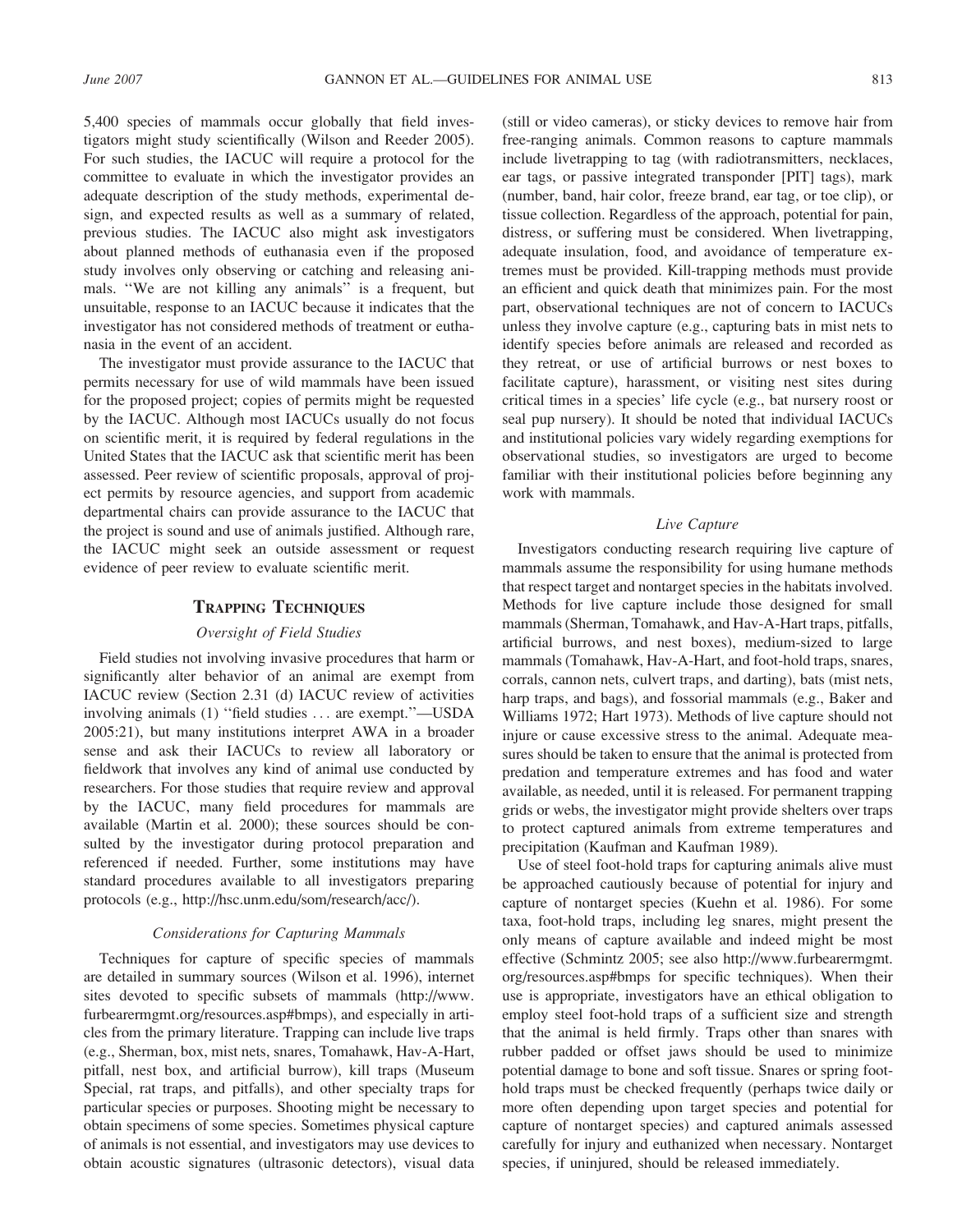To facilitate prompt checking, the number of traps set at a particular time and location should not exceed the ability of the investigator to monitor traps at reasonable intervals. Because the most effective way to prevent mortality or injury to animals in live traps is prompt and frequent checks of traps for captured animals, the investigator should consider staking or visibly flagging a trap line (or otherwise devising a system) to ensure that all traps are checked and removed reliably and efficiently. Regular monitoring ensures that target animals remain in good condition while in traps and allows prompt release of nontarget species with no ill effects caused by capture. Examination intervals vary and are dependent on target species, type of trap, weather, season, terrain, and number and experience of investigators. Generally, live traps for nocturnal species are set before dusk and checked at dawn. Traps are then retrieved or closed during the day to prevent capture of diurnal, nontarget taxa. However, live traps for small mammals, particularly shrews, should be checked more frequently (e.g., every 1.5 h—Hawes 1977) to minimize mortality due to the higher metabolism of these animals. Similarly, species of larger size with high metabolic rates (e.g., Mustela) also require shorter intervals between checking traps. Live traps for diurnal species should be set in areas shaded at dawn or early morning or under trap shelters (Kaufman and Kaufman 1989) and checked every few hours in warm weather. Traps should then be retrieved or closed at dusk to prevent accidental capture of nocturnal taxa.

Thermoregulatory demands, especially for small mammals, can stress an animal even if duration of captivity is short. Thermoregulatory stress can be minimized by providing an adequate supply of food and nesting material in the live trap. Because most live traps for small mammals are constructed of metal and conduct heat readily, it might be necessary to insulate traps to minimize hypo- and hyperthermia in captive animals. Insulation can be accomplished by using such items as cotton or synthetic fiber batting, leaves, or twigs to provide dead air space between the animal and conducting surface and to provide escape from the temperature extremes. Critical temperature tolerance limits vary with species and environmental conditions. Investigators must be responsive to changing conditions and modify trapping procedures as necessary to minimize thermal stress.

If disturbance (removal of animal or trap damage) of live traps for small mammals by larger species of carnivores, birds, and others is problematic, trap enclosures (Getz and Batzli 1974; Layne 1987) or other methods to secure traps might be required. Pitfall traps can be fitted with raised covers to minimize capture of nontarget species, provide cover from rain and sun, and prevent predation from larger animals. Pitfall traps used for live capture might require small holes in the bottoms to allow drainage in rainy weather, or enhancements such as small sections of polyvinyl chloride (PVC) pipe to provide escape from other captured animals.

Traps used for live capture of larger mammals include box traps, clover traps, and culvert traps. Some large mammals (e.g., ungulates and kangaroos) can be herded along fences into corrals or captured with cannon nets or drop nets projected from helicopters using net guns. These methods require immediate attention to the animals by trained personnel to prevent injury and can cause substantial distress in some species. With a large-scale capture, it may be useful to have a veterinarian on hand to assist with any injured or stressed animal. Depending on the nature of the work, individuals captured using these techniques may need to have their eyes covered or be sedated until the investigator's work is completed (Braun 2005).

Large mammals also can be captured by shooting a sedative into the hip or shoulder musculature using a dart gun. Baits laced with tranquilizer have been described (Braun 2005), but these should be used with caution to prevent sedating nontarget species. Chemical immobilization, whether for capture or sedation, requires training by a wildlife veterinarian and thorough knowledge of proper dosage, antidote, and sedative effect before use. An excellent reference for chemical immobilization of mammals is Kreeger (1996). Local and national regulations may restrict use of certain drugs (e.g., narcotics). Location of the animal within the habitat should be considered in light of time necessary for sedation and recovery to avoid injury or drowning of the sedated mammal. Further, sedated mammals must be monitored closely and observed after release until they regain normal locomotion. In no instance should sedated animals be left in proximity to water or exposed to potential predators while under the influence of immobilizing drugs.

Bats can be captured effectively and humanely with mist nets, harp traps, bag traps, or by hand (Kunz and Kurta 1988). Mist nets should not be left unattended for  $>15$  min. Captured bats should be removed from nets immediately to minimize injury, drowning, strangulation, or stress. Removal of bats from mist nets must be done carefully to minimize stress and avoid injury to delicate wing bones and patagia. If a bat is badly tangled, it can be removed by cutting strands of the net. Mist nets should not be used where large numbers of bats might be captured at once, such as at cave entrances, because numbers can quickly overwhelm the ability of investigators to remove individuals efficiently. In these situations, harp traps or sweep nets are preferred (Wilson et al. 1996). Although harp traps do not require constant attention, they should be checked regularly, especially when a large number of captures is expected in a short period of time. Investigators using harp traps should guard against predators entering the trap bag, biting, predation of 1 bat species on another, rabies transfer, or suffocation due to large numbers of bats caught in a short time (Kunz and Kurta 1988).

As with traps for terrestrial mammals, to minimize stress on captured bats, the number of mist nets operated at one time should not exceed the ability of the investigators to check and clear nets of bats. Nets should not be operated in high winds because these conditions can put undue stress on bats entangled in nets. Mist nets should be operated only at night or during crepuscular periods and closed during the daytime to prevent capture of nontarget taxa (e.g., birds).

Roosting bats sometimes can be removed by hand. Gloves should be used that offer protection from bites but still allow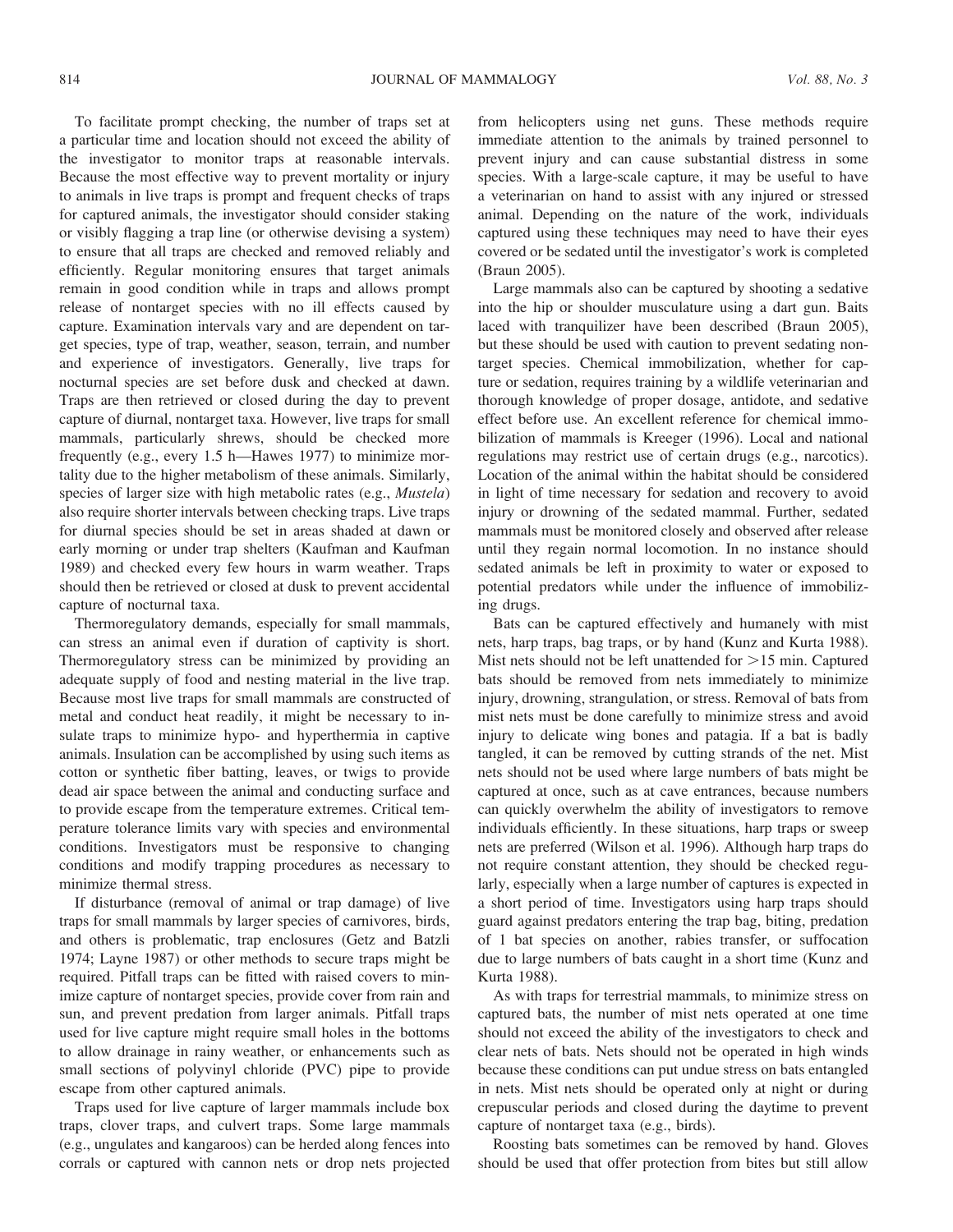the investigator to feel the body and movements of the bat to prevent injury to the animal. Long, padded tissue forceps might be used to extract bats from crevices, but extreme care should be taken to avoid injury to delicate wing bones and membranes (Kunz and Kurta 1988).

The time of year that bats are studied must be considered and may be crucial to their survival. Large or repeated disturbance of maternity colonies might cause mortality of offspring and colony abandonment (Kunz 2003). Also, repeated arousal of hibernating bats can lead to mortality because of depletion of critical fat stores (Thomas 1995).

Captured small and medium-sized mammals should be handled by methods that control body movements without restricting breathing. Covering an individual's eyes might reduce the animal's struggle to escape. Restraint by a mesh or cloth bag allows the investigator to mark, measure, or otherwise sample an individual through mesh or the partially opened end of the bag (e.g., Cynomys gunnisoni—Davidson et al. 1999). Some small mammals also can be transferred directly from a trap to a heavy-duty plastic or cloth bag for transport. Design of some traps (e.g., box-type traps such as Sherman or Tomahawk live traps) also allows them to be used as a temporary cage for easy and safe transportation.

#### Kill-Trapping and Shooting

When study design requires that free-ranging mammals be euthanized to collect specific types of data or samples, individuals may be live trapped and then euthanized humanely, trapkilled, or killed by shooting (AVMA 2001). When this type of sampling is required, the investigator must 1st consider the goals of the study and the impacts that removing a number of animals will have on the natural population. Animals should be euthanized as quickly and as painlessly as possible (see methods below) without damaging materials needed for research.

Traps suitable for kill-trapping include snap traps (e.g., Victor and Museum Special) for rat- and mouse-sized mammals, kill traps (e.g., Macabee) designed for subterranean species, harpoon traps for moles, snares for carnivores and furbearers, and Conibear or similar body-grip traps for mediumsized mammals. Some trapping techniques that use drowning as a means of euthanasia have been described as inhumane or unethical because time to unconsciousness exceeds 3 min (AVMA 2001; Powell and Proulx 2003). However, submersion trapping systems might be quite effective for furbearers found in or near waterways. Such systems rely on equipment (e.g., steel foot-hold traps with 1-way cable slides and locks) or techniques that cause the furbearer, upon capture, to quickly and irreversibly submerge until death (http://www. furbearermgmt.org/resources.asp#bmps). As with any procedure or experimental protocol, an IACUC might find submersion trapping systems acceptable with justification, depending upon circumstances.

Investigators should strive to use the trap that will inflict the least trauma and result in a clean, effective kill. Most traps should be checked at least once a day and, in the event that an animal is still alive, it should be immediately dispatched according to AVMA guidelines (AVMA 2001). Using pitfall traps as kill traps by placing formalin or ethylene glycol in the bottom is not approved or acceptable to the ASM. Further, the AVMA offers these recommendations (AVMA 2001:684): ''Kill traps do not always meet the panel's criteria for euthanasia. At the same time, it is recognized that they can be practical and effective for scientific animal collection when used in a manner that ensures selectivity, a swift kill, no damage to body parts needed for field research, and minimal potential for injury of non-target species.''

An effective way (sometimes the only way) to collect certain species of mammals is by use of a firearm. Investigators using this method must be experienced in safe handling of firearms and adhere strictly to laws and regulations related to their possession and use. The firearm and ammunition should be appropriate for the species of interest so that the animal is killed immediately without excessive damage to the body. A .22 caliber rifle loaded with bullets or shotguns loaded with appropriate shot sizes are suitable for medium-sized mammals. Generally, small mammals (chipmunk size or smaller) can be taken with .22-caliber rifle or pistol loaded with #12 (dust) shot, whereas animals the size of rabbits can be taken with shotguns loaded with #6 shot. Large mammals should be taken with a high-velocity rifle, where legal, or shotguns using appropriate ammunition (e.g., rifled slugs or larger shot). After the animal has been shot, it should be retrieved quickly.

#### Marine Mammals

All marine mammals in United States territorial waters are protected by the Marine Mammal Protection Act of 1972. Some species also are protected by the Endangered Species Act of 1973. The latest versions of both acts can be found at the United States Marine Mammal Commission's Web site (http:// www.mmc.gov/legislation/). These acts prohibit any form of ''take,'' including terminal capture, live capture, tagging, and so on, of marine mammals without appropriate federal permits. Exceptions are made for certain aboriginal or traditional harvests of marine mammals and for commercial fisheries that might take marine mammals incidental to normal fishing operations. Permit application forms and instructions can be found on the National Marine Fisheries Service's Web site (http://www.nmfs.noaa.gov/prot\_res/overview/permits.html) and at the USFWS's Web site (http://permits.fws.gov/).

Methods of live capture for marine mammals include nets (ranging from purse seines to small, handheld hoop nets) and mechanical clamps with lines that are placed over an animal's peduncle while it rides the bow pressure wave of a vessel. Many live capture techniques for smaller cetaceans are reviewed by Asper (1975). Some dolphins or small whales (e.g., Phocoena and Delphinapterus) can be captured by hand in shallow water (Walker 1975). Although polar bears (Ursus maritimus) and some species of pinnipeds (e.g., northern elephant seal [Mirounga angustirostris]) might be captured using remotely injected chemicals, chemical immobilization of marine mammals for capture risks losing animals by drowning or overdose (Dierauf and Gulland 2001). Euthanasia for marine mammals was reviewed by Greer et al. (2001).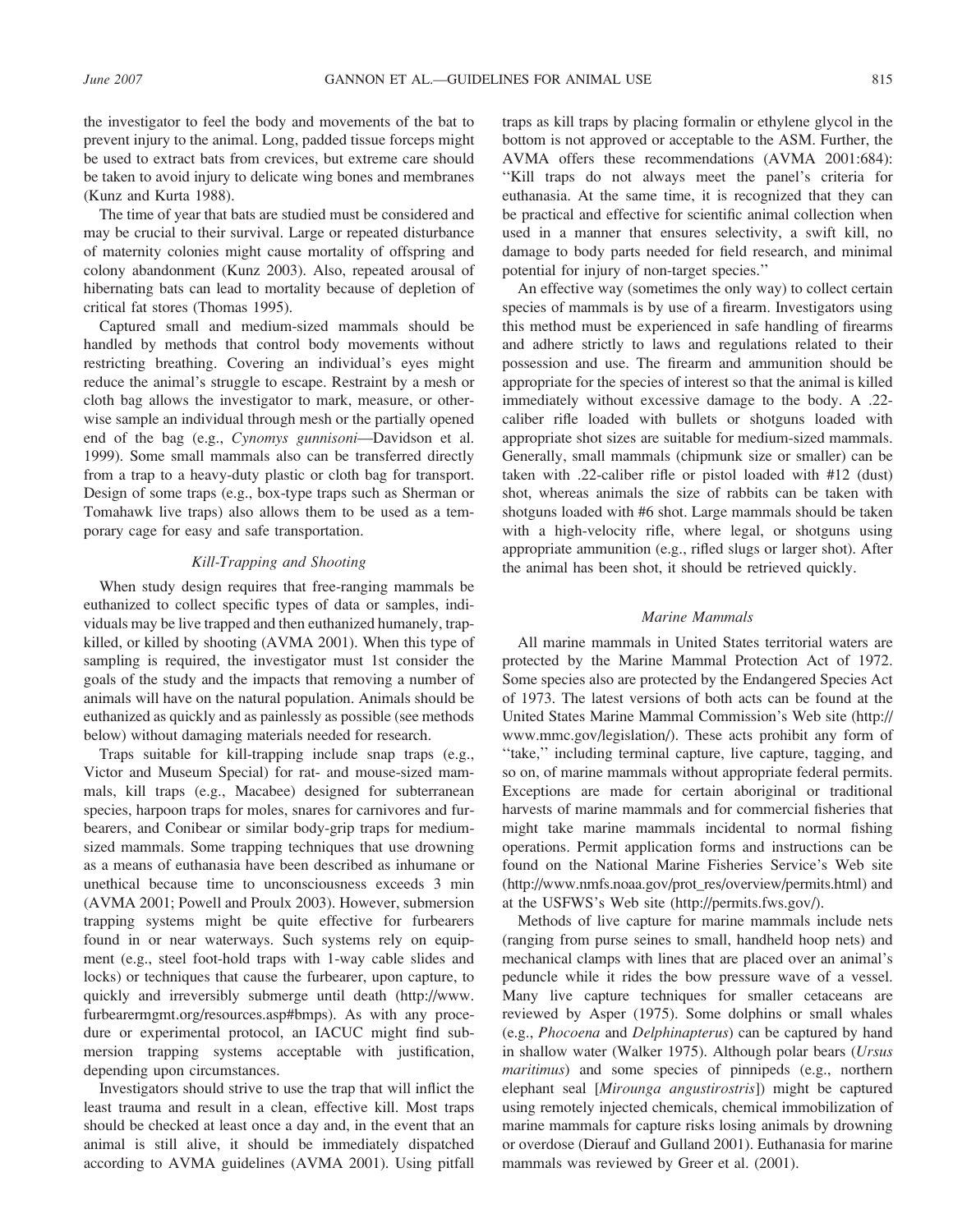Holding of marine mammals in captivity is regulated by the Marine Mammal Protection Act, the Endangered Species Act, and the AWA. The latter is administered by APHIS of the USDA. The AWA regulations include species-specific criteria for pool and pen sizes and construction, water quality, food storage and handling, and routine health care. The most current AWA regulations can be found on the APHIS Web site (http:// www.aphis.usda.gov/ac/cfr/9cfr3.html#3.100).

### MARKING FOR IDENTIFICATION

Individual identification of mammals is necessary for many types of studies, both in the laboratory and field. Identification marks can be natural (stripe pattern, color, or mane patterns) or those applied by the investigator. Further, marks may be temporary or permanent, and external or internal. Of primary concern is the distance from which the animal must be identified. On large species, cataloging natural variations in fur or whisker patterns (West and Packer 2002), or previously sustained injuries on body parts (such as to wing, ears, or flukes) might be sufficient for permanent identification at a distance.

#### External Marks and Tags

Where naturally occurring identifying marks are not available, external dye, freeze-branding, or paint marks might provide the degree of longevity required. Dye marks on juveniles or subadults are of more limited duration because of rapid molting. Identification marks might be made with nontoxic hair dyes or paint. Care should be taken to ensure that substances used for external marks are nontoxic and do not otherwise alter the behavior of animals or subject them to increased predation. Freeze branding is an effective means of marking bats and other species and marks might last several years (Sherwin et al. 2002). Tattooing and ear punches provide a permanent means of identification but require handling of individuals for individual recognition.

Metallic or plastic tags and bands or collars are cost-effective and might be suitable for identification at appreciable distance on large terrestrial species. Tags typically are applied to the ears of terrestrial mammals and to flippers of seals and sea lions. Use of individually numbered tags on small mammals necessitates handling the animal each time an individual is to be identified. Although they are frequently used with a high degree of success, ear tags might inhibit grooming of ears and promote infection by parasites in some rodents (Ostfeld et al. 1996), although potential for infection likely varies with species and environment. Further, unless carefully sized, tags might snag, either during grooming or by vegetation in freeranging animals, and can be lost (Wood and Slade 1990). Many of the problems associated with ear tags are reduced in laboratory settings, where ear tags might be especially useful for long-term identification. Ear tags are not an option for species with greatly reduced pinnae (e.g., shrews). Wing bands for bats should be applied so that they slide freely along the forearm, which may necessitate cutting a slit in the wing membrane in some cases. Another external marking option for

bats is a bead-chain necklace (Barclay and Bell 1988), although these necklaces must be sized carefully.

Individuals of some taxa might be identified by unique patterns of ear punches (where a small amount of tissue is removed from external pinnae using some type of hole punch) or toe clips. Toe clipping involves removal of 1 or more digits (generally only 1 per foot) and provides a permanent identifying mark. Because both of these methods involve removal of a small amount of tissue, they might be especially appropriate in studies where tissues samples also are required. Neither of these methods is generally suitable for identification at a distance, and ear punches might become unidentifiable through time in freeranging individuals because of healing, subsequent injuries sustained in the field, or being obscured by hair.

Because it is more invasive and addressed specifically in the Guide (NRC 1996), toe clipping requires considerable justification to the IACUC. Justification for toe clipping as a means of identification should include consideration of the natural history of the species, how the feet are used in the animal's environment, and the size of the toe of the organism. Digits generally should not be removed from the forefeet of subterranean or fossorial taxa where they are used for digging. Nor should primary digits be removed from arboreal or scansorial taxa where they are used for climbing. Further, the size of the toe is related to body size of the animal; toe clipping in species with fleshy digits should be avoided. Toe clipping might be especially suitable for permanent identification in small species (e.g., Chaetodipus, Perognathus, Reithrodontomys, and Sorex) and in neonates of larger taxa. Toe-clipping and ear punches should not be used for marking bats; bats can be effectively wing punched or freeze branded. Toe clips and ear punches should be performed with sharp, sterilized instruments. Anesthetics and analgesics generally are not recommended; prolonged restraint of small mammals to apply these substances and consumption of the analgesic substances (e.g., creams) via licking likely cause more stress and harm than conducting the procedure without their use.

Radiotransmitters provide a mechanism to monitor movements and survival of individuals and, therefore, also serve to identify an individual. Transmitters can be attached externally with surgical or skin glue or a collar, or implanted into the animal's body cavity. External attachment often can be accomplished in the field (e.g., Munro et al. 2006; Rothmeyer et al. 2002), whereas more invasive implantation might require transport to a laboratory where sterile conditions can be arranged. Investigators using collars should take into account potential for growth of an animal or seasonal changes in neck circumference (e.g., male cervids) and use devices designed to accommodate such changes (Strathearn et al. 1984). If external transmitters are attached using glue, individuals of some species will groom each other excessively to remove adhesive from their fur (Wilkinson and Bradbury 1988). Surgical implantation and more invasive procedures should be performed by a veterinarian or individuals who have received specialized training and usually require a suitable recovery period before the animal may be released. Before using radiotransmitters, an investigator should consider the weight of the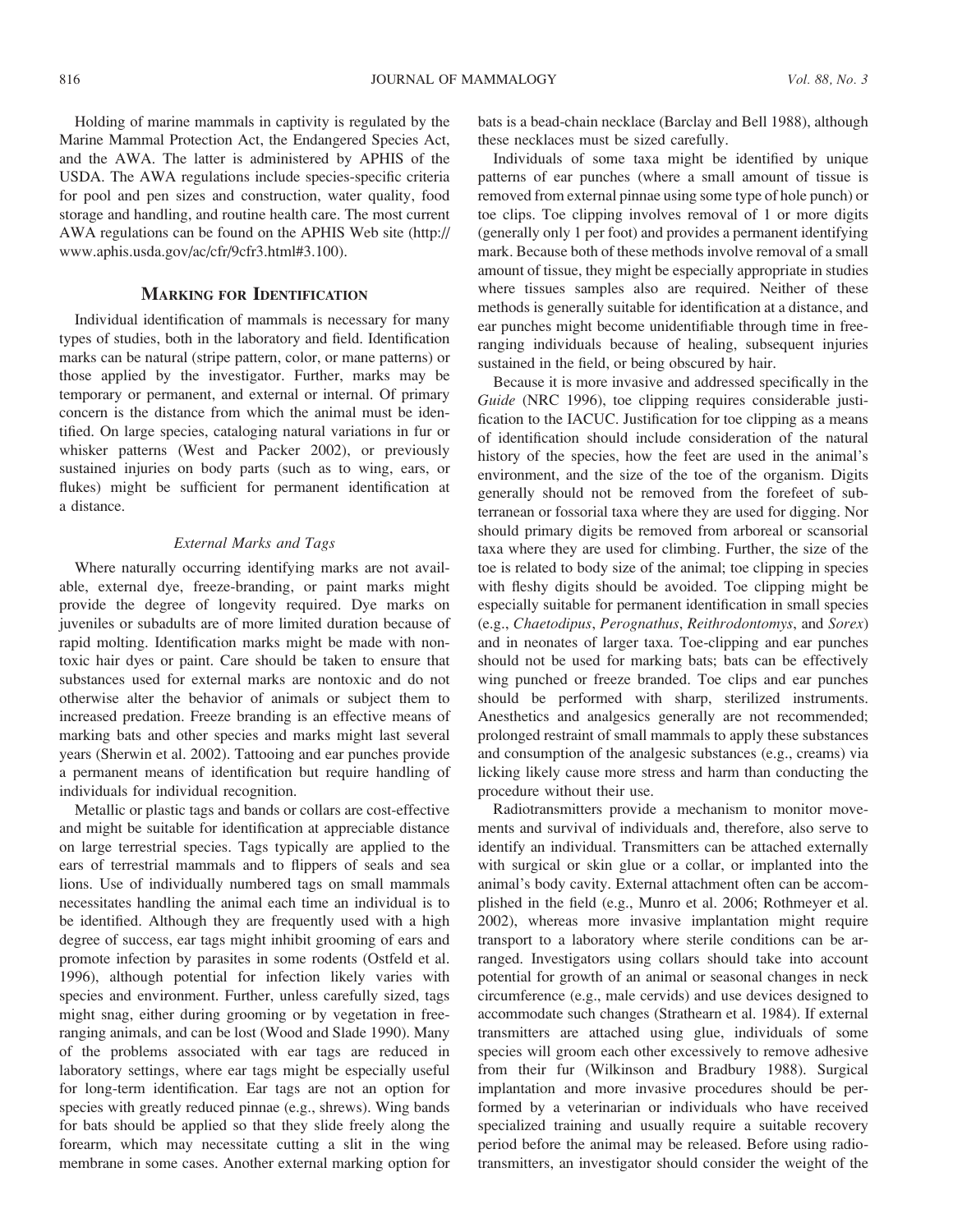transmitter relative to the body mass of the target species or individual. Generally, the transmitter should represent  $5-10\%$  of the individual's body weight (Wilson et al. 1996). As an alternative to radiotransmitters, light-emitting diodes (LED) or similar markers might be fastened externally to some species using similar considerations.

Judgment about use of local anesthetics when sampling peripheral body tissue and tissue fluids, such as blood, lymph, sperm, and tissue samples from body openings, should be based on a conscious effort to avoid or minimize pain and distress to the animal. If pain is slight or momentary, anesthesia is not recommended so that the animal can be released immediately. If pain is more than slight or momentary, field-portable anesthetic machines allow use of isoflorane and similar inhalants to provide a reliable anesthetic and rapid recovery after the animal is no longer exposed to the gas. Use of anesthesia for blood sampling will depend on data needed and species requirements. For example, some anesthetics (e.g., ketamine) depress blood pressure and make blood collection lengthier and potentially dangerous. Anesthesia also might alter the blood component (e.g., cortisols) under investigation. Use of anesthesia should be weighed against risk of mortality because some species are very sensitive to anesthesia (e.g., felids—Bush 1995; Kreeger 1996).

#### Internal Tags

Passive integrated transponder (PIT) tags are electronic devices encased in glass or resin capsules. They do not emit constant signals but can be interpreted with a remote reader in much the same way that bar codes are scanned. Tags are injected subcutaneously by using a modified large-bore hypodermic syringe and are suitable for many field and laboratory identification needs. Tags should be massaged away from the point of insertion subdermally to prevent loss. Even the smallest PIT tags (about the size of a grain of rice) may be too large for some individuals, so their use in very small individuals should be approached cautiously. Currently available PIT tag readers must be in reasonably close proximity to the tag ( $\sim 10$  cm) for reading, so their use with large aggressive taxa (e.g., Procyon and Lynx) might require anesthesia both for application of the tag and for subsequent reading to prevent injury to the animal and investigators. Because of stress for both subject and investigator, other methods of tagging large mammals, such as using radiotransmitters or naturally occurring markers, might be preferable. Ingestion of colored plastic particles or radioactive isotopes (such as  $P^{32}$ ) in bait can be used to mark feces for studies of movements of individuals or groups of individuals, but is of limited utility to mark uniquely a large number of individuals.

#### Immobilization for Application of Marks

Depending on the biology of the target species, its size, and goals of the study, captured animals might require chemical immobilization for handling. Investigators should bear in mind that stress and restraint associated with immobilization might be greater than applying or reading a particular mark without immobilization. Whether or not immobilization is required must be considered on a case-by-case basis. Procedures with animals that may cause more than momentary or slight pain or distress should be performed with appropriate sedation, analgesia, or anesthesia (article V, United States government principles for the utilization and care of vertebrate animals used in testing, research, and training; http://grants.nih.gov/grants/ olaw/references/phspol.htm). Selection of anesthetics and analgesics for specific mammals should be based on evaluation by a specialist, such as a wildlife veterinarian, knowledgeable about the use of anesthesia in species of mammals other than standard laboratory or pet taxa. The investigator should conduct a literature review for alternatives as well as anesthetics and analgesics used in related species (Kreeger 1996). Physiological measurements required for experimental purposes also may affect the choice of anesthesia. Sedatives, anxiolytics, and neuromuscular blocking agents are not analgesic or anesthetic and hence do not relieve pain; these substances must be used in combination with a suitable anesthetic or analgesic (NRC 1996).

## MAINTENANCE OF WILD-CAUGHT MAMMALS IN **CAPTIVITY**

#### Procurement and Holding Conditions

Any time that wild-caught individuals are to be held or transported, the investigator must consider the transport or holding cage, appropriate and sufficient food and moisture for the captured animal, ambient environment, ecto- or endoparasites potentially associated with the specimen, and safety of the investigators (see section on human safety). Cages must be constructed to minimize possibility of injury, provide adequate ventilation, allow for protection from wastes, and generally should be of sufficient size to permit the captive individual to make appropriate postural adjustments (NRC 1996). Some types of live traps (e.g., Sherman live traps and Tomahawk traps) can be used as holding or transport cages for short periods of time for appropriate species.

Captive mammals held for any length of time  $(>12$  h for USDA regulated species and  $>24$  h for all others) must be provided with suitable sources of food and moisture. Food can be provided at the time of capture. For many small mammals, especially rodents, fruits or vegetables (e.g., grapes, celery, lettuce, or slices of apple or potato) with high moisture content will suffice during transport or short periods of captivity until more permanent housing, food, and water provisions can be provided. Water bottles generally should be avoided during transport because they will leak and dampen bedding.

Care must be taken in transporting captive animals to prevent their exposure to temperature extremes or precipitation and to provide adequate ventilation. Regardless of cage construction, the more quietly the animal can be maintained in appropriate caging, the better. Minimizing disturbance and placing transport cages in cool, darkened settings is best. In some instances, these conditions can be achieved simply by placing a drape over the cage, provided there is sufficient air flow and temperatures are not extreme.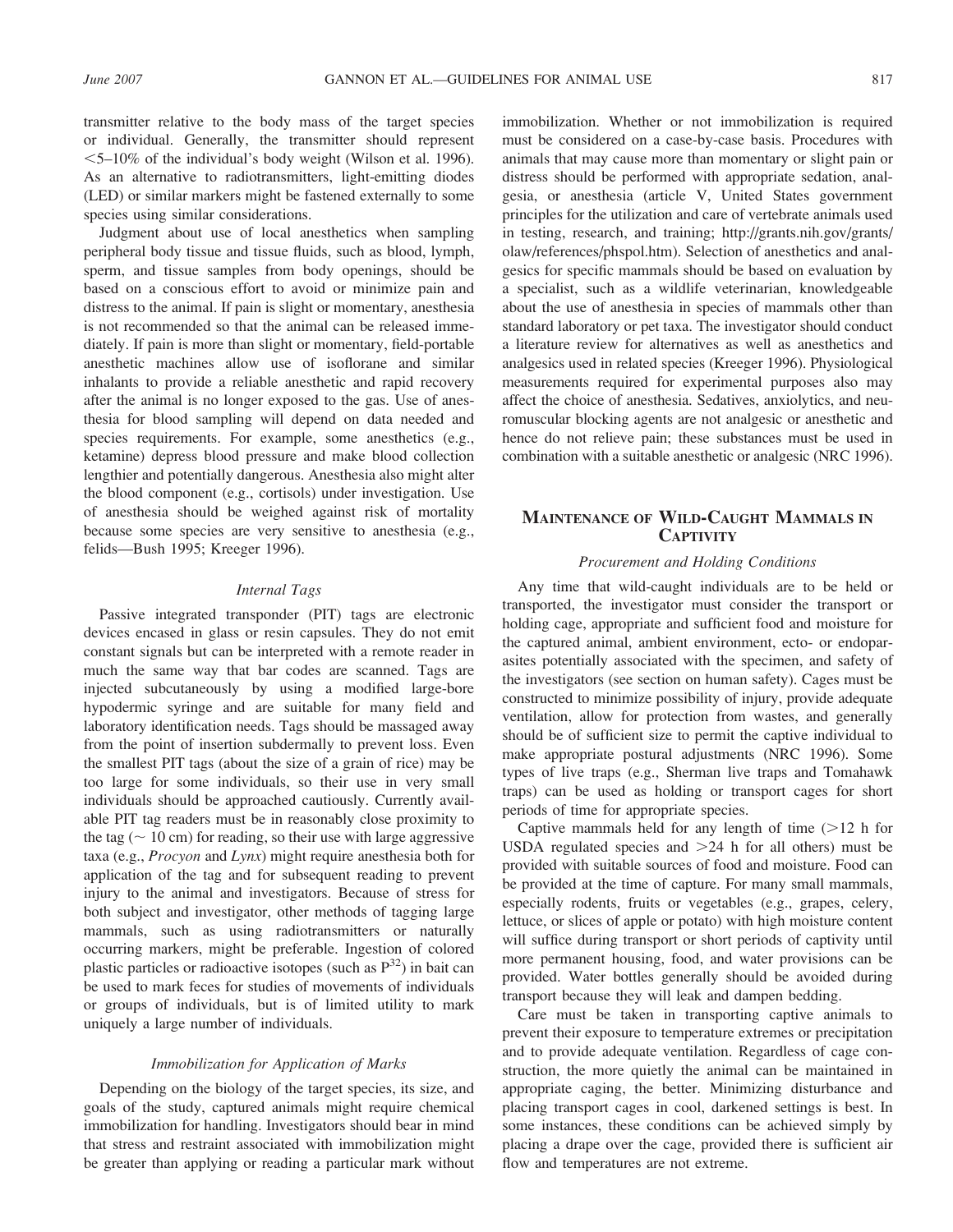Free-ranging mammals might carry a number of diseases and almost certainly harbor ecto- and endoparasites. Some facilities require treatment for ectoparasites before transport, and most will require quarantine of newly captured individuals before entering an animal resource facility. Even if these are not required, the investigator should take appropriate steps to minimize potential impacts to other captive species and to humans. Most ectoparasites can be controlled by dusting with commercial flea and tick powder. Treatments for endoparasites are more involved and generally should be pursued after consultation with a veterinarian. Investigators should contact the local institutional occupational health office for information on risks to humans from species of mammals under consideration before transport.

#### Maintenance Environments

When individuals of wild species are to be maintained in captivity for  $>12$  h, particular care must be taken to minimize distress. Cages or pens of an appropriate size and construction must adequately contain animals for their health and safety and that of investigators and animal care personnel. Given the variety of species that might be maintained, no specific guidelines for cage materials or size are possible, but considerations should be given to all aspects of ecology, physiology, and behavior of target species. Guidelines developed for husbandry of domesticated species usually are not appropriate for wild-caught individuals and might even constitute inhumane treatment. Because of their being captured as free-ranging individuals, nondomesticated species might perform better in larger cages or pens than those used for similar-sized domesticated species (Fowler 1995). Temperature, humidity, lighting, and noise levels also must be within appropriate limits. An excellent source of information on the specific needs of wildcaught species is the ASM's Mammalian Species series (http:// www.asmjournals.org). Additional valuable information usually can be obtained directly from investigators or animal-care staff familiar with particular species. Investigators proposing to maintain wild-caught mammals in captivity are encouraged to contact other researchers or institutions experienced with the taxa in question and to work with the IACUC's attending veterinarian before submitting a protocol. However, investigators should realize that departures from the Guide (NRC 1996) or the Public Health Service policies on animal use (OLAW/NIH 2002), even if optimum for the proper maintenance of nondomesticated taxa, will require justification to the IACUC.

Careful selection of bedding materials and substrate is critical to meet the needs of the target species; materials used should simulate their natural environment. Appropriate materials might include sand or fine woodchips for desert species, soil for shrews and fossorial forms, and hay or straw for other species of rodents. The quantity of bedding also might be important if a dense covering (e.g., straw) allows establishment of runways that are components of the natural environment of the target species. Refuges should be provided where captive individuals can remain out of sight when possible because their availability influences behavior (Rusak and Zucker 1975).

Olfactory cues are a fundamental component of the natural environment of most mammals. Individuals frequently scent mark to establish possession and boundaries of a territory. Regular changing of bedding and washing of the cage and its equipment eliminates normal scent cues and places captive individuals in a novel environment. Investigators can reduce stress that accompanies cleaning by changing bedding and cage equipment on a less frequent cycle than typically used for domesticated species (often 1 or 2 times weekly). Investigators also might carry over some of the old bedding and place it with the fresh bedding. Species adapted to arid conditions (e.g., Onychomys) likely will perform best when bedding changes occur every 10–14 days, or even longer, whereas others (e.g., Sigmodon) might require weekly changes. Because scent marks often are deposited on watering devices or cage lids, disturbance associated with being placed into a novel environment can be reduced by changing these devices on a schedule different from that of the cage and bedding so that captive individuals are not regularly placed in an environment completely devoid of familiar scents. The importance of establishing and maintaining familiar surroundings, especially as identified by olfactory cues, cannot be overemphasized.

All species of mammals require some source of water in captivity, although water sources and requirements vary widely among species. For example, kangaroo rats (Dipodomys) and pocket gophers of various genera live without free water in the wild because they get water directly from their food and retain metabolic water (Boice 1972). These taxa can be maintained in captivity by periodically feeding of small amounts of lettuce, celery, or apple. The frequency of these supplemental feedings is dependent upon the ambient humidity in their environment. Adult heteromyids (e.g., *Dipodomys*) seldom even require these. In fact, if provided with ad libitum access to free water, xericadapted species can become dependent upon these sources (Boice 1972), which can result in changes in physiological functions that might in turn pose problems for some studies.

Environmental enrichment for nondomesticated mammals should be considered; lack of stimulation in a captive environment can result in development of stereotypic behaviors that confound research interests. Enrichment might be as simple as increasing structural complexity in the cage or providing additional materials for manipulation. For example, the captive environment of woodrats (Neotoma) kept in false-bottom cages can be improved by providing rodent chow directly in the cage rather than in a feeder attached to the cage front. This allows the natural hoarders to regularly rearrange food within their cage. Their environment can be improved even more by providing strips of cardboard that will simulate the woody debris they use to construct nests in the wild. Other species of rodents also can benefit from inclusion of fibrous materials from which to construct nests. Chipmunks (Neotamias) and red squirrels (Tamiasciurus) are very active and can be difficult to maintain in captivity, but they can be housed by using cages that incorporate 3-dimensional structures (e.g., hanging branches and perches) along with a bottom sufficient for digging and caching food. For some species, hiding food in cardboard boxes allows the animal to ''forage.''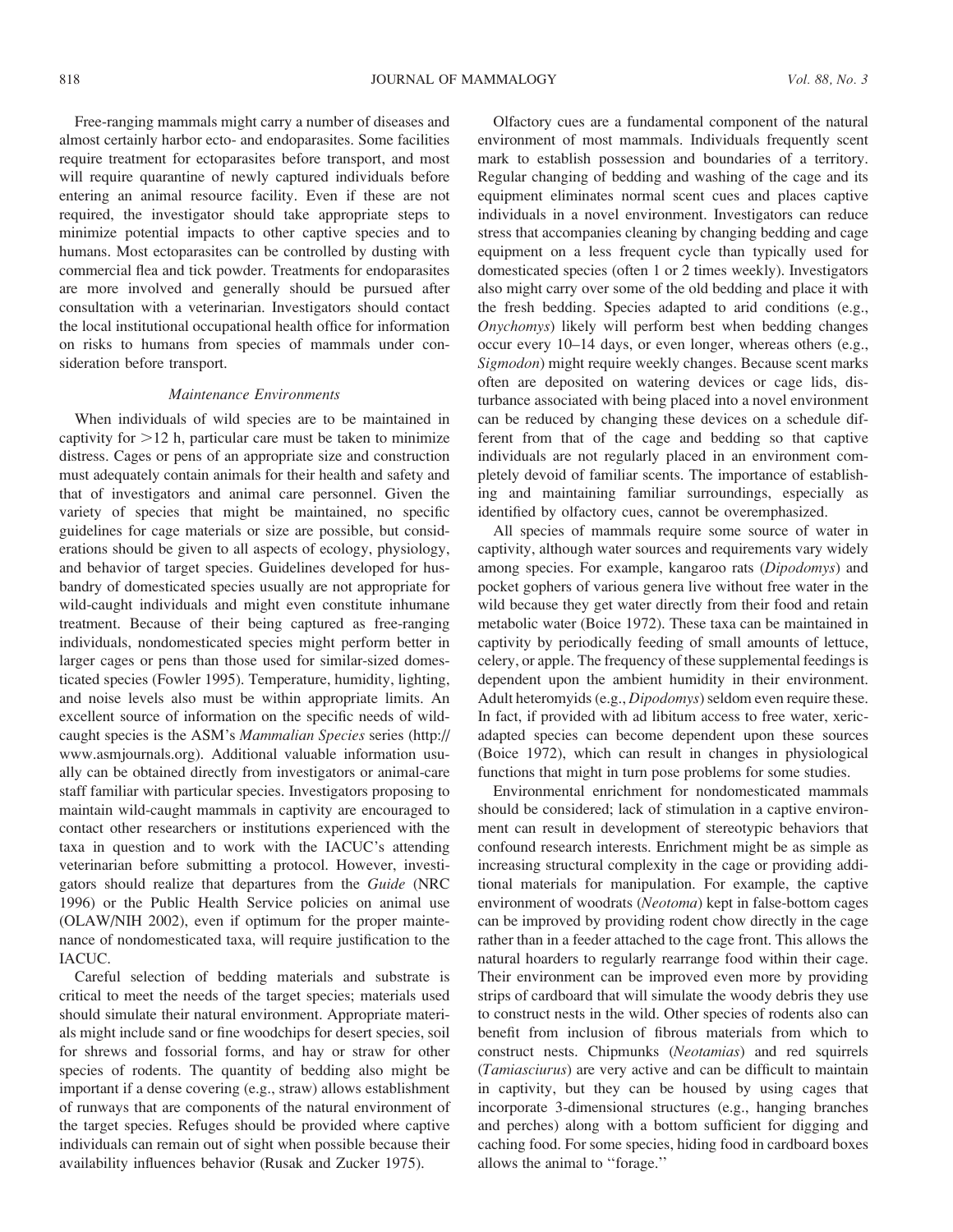Social structure of the target species also must be taken into account when housing captive mammals. Captive situations that permit an approximation of the natural social structure of the target species are likely to be most successful and minimize distress. Individuals of species that are social or gregarious should be housed with other individuals. Of course, investigators must be aware of seasonal changes in social structure and modify housing environments accordingly.

#### Separation of Taxa and Minimizing Stress

The AWA and Animal Regulations (Office of Laboratory Animal Welfare 2002; USDA 2005) state that animals housed in the same primary enclosure must be compatible. That is, prey species should not be maintained near carnivores in the same animal room, and diverse taxa of carnivores generally should not be housed together. Closely related species of some rodents frequently occur together in nature and often can be housed without difficulty in the same room.

The general principles for identifying captive mammals in pain or distress are abnormal appearance or behavior. Normal appearances and behavior are determined by species-specific characteristics and personal experience of the handlers. Because behavioral changes are the means to identify pain or distress, all personnel involved with animals should understand the normal behavioral patterns of the species they are housing. Thus, all animals should be monitored regularly by trained staff.

A source of pain generally is easy to identify if it is a physical abnormality, but stress or distress might not be due to pain and is not immediately recognizable. IACUCs generally consider procedures that cause pain or distress in humans likely also will cause pain or distress in other animals. Characteristics of an animal in pain include, but are not limited to, diarrhea or vomiting; poor coat; inflammation or bleeding; hair loss; abnormal posture; incessant scratching; self-aggression; lameness; whining; weight loss (20–25% of baseline); decreased food or water consumption (dehydration); decreased activity; or changes in body temperature, pulse, or respiratory rate (NRC 1992). Behaviors that might signal pain or distress include listlessness or lethargy, lying on the side for extended periods, inability to reach food or water, or unusual or prolonged vocalizations (NRC 1992).

#### **EUTHANASIA**

The *Guide* defines euthanasia as "the act of killing animals" by methods that induce rapid unconsciousness and death without pain or distress'' (NRC 1996:65). Euthanasia is a 2-step process that involves use of an agent to depress or eliminate the function of the central nervous system and a 2nd step to stop the heart. The 1st action causes the animal to become unconscious and insensitive to pain. Although both of these goals may be accomplished with a single agent, the main concern is alleviating pain immediately.

Inhalation of carbon dioxide (hypoxia) commonly is used as a method of euthanasia in the United States. Although euthanasia by carbon dioxide has been the accepted method of choice in laboratory settings for the past 2 decades, it recently has been shown that some species display a high degree of avoidance of concentrations of carbon dioxide (Leach et al. 2002) because of irritation of mucosal linings. Alternatively, argon gas has been used in the European Union for laboratory mice (M. musculus). Euthanasia techniques are reviewed and approved by the IACUC during review of the animal care and use protocol. Investigators should be aware that animal welfare regulations urge following the most current AVMA Panel of Euthanasia report (AVMA 2001) and that deviations from these guidelines must be justified. Justification for deviations can include citation of published literature or results from pilot studies.

Mammals must be euthanized humanely when live-caught individuals are retained as voucher specimens or when individuals are injured or distressed and cannot be released. Field methods for euthanasia should be quick and as painless as possible, and compatible with study design and size, behavior, and species of animal. When nothing can be done to relieve pain or distress or recovery is not expected, euthanasia is indicated.

Euthanasia must be carried out by personnel properly trained in the procedure being used. Proper euthanasia technique includes a follow-up examination to confirm the absence of a heartbeat. Standard tests for successful euthanasia include a toe pinch, dilated pupil (lack of response to touch on eye), and absence of heartbeat; cessation of breathing is not a sufficient criterion. Decapitation, cervical dislocation, or thoracotomy (open biopsy of lung, pleura, hilum, and mediastinum) should be administered after euthanizing drugs to insure that animals do not revive (AVMA 2001). Although decapitation and cervical dislocation might be humane when administered by properly trained personnel, protocols proposing these techniques in the laboratory must justify these methods if sedation or anesthesia are not administered (AVMA 2001). Investigators also should be aware that adding steps of sedation and anesthesia before euthanasia might add distress and even impose additional pain to the animal. For many species of small body size, euthanasia (e.g., cervical dislocation) can be done efficiently in the field without sedation by experienced personnel.

Acceptable methods of euthanasia—their advantages, disadvantages, and effectiveness—are reviewed in the 2000 report of the AVMA Panel on Euthanasia (AVMA 2001). The report also provides information on inhalant agents, noninhalant pharmaceutical agents, and physical methods used in euthanasia. Unacceptable methods generally include air embolism, blow to the head, burning, chloral hydrate, cyanide, decompression, drowning, exsanguination (unless blood is collected from the unconscious animal as part of the approved protocol), formalin, various household products, hypothermia, neuromuscular blocking agents, rapid freezing, strychnine, and stunning (Appendix 4—AVMA 2001). Recently, the American College of Lab Animal Medicine (ACLAM) evaluated rodent euthanasia. They had 3 issues of concern: euthanasia of fetal and neonatal rodents, use of carbon dioxide for euthanasia, and impact of euthanasia techniques on data collection. Publications by ACLAM (www.aclam.org/PDF/newsletter2005-12. pdf) provide good directives on these topics.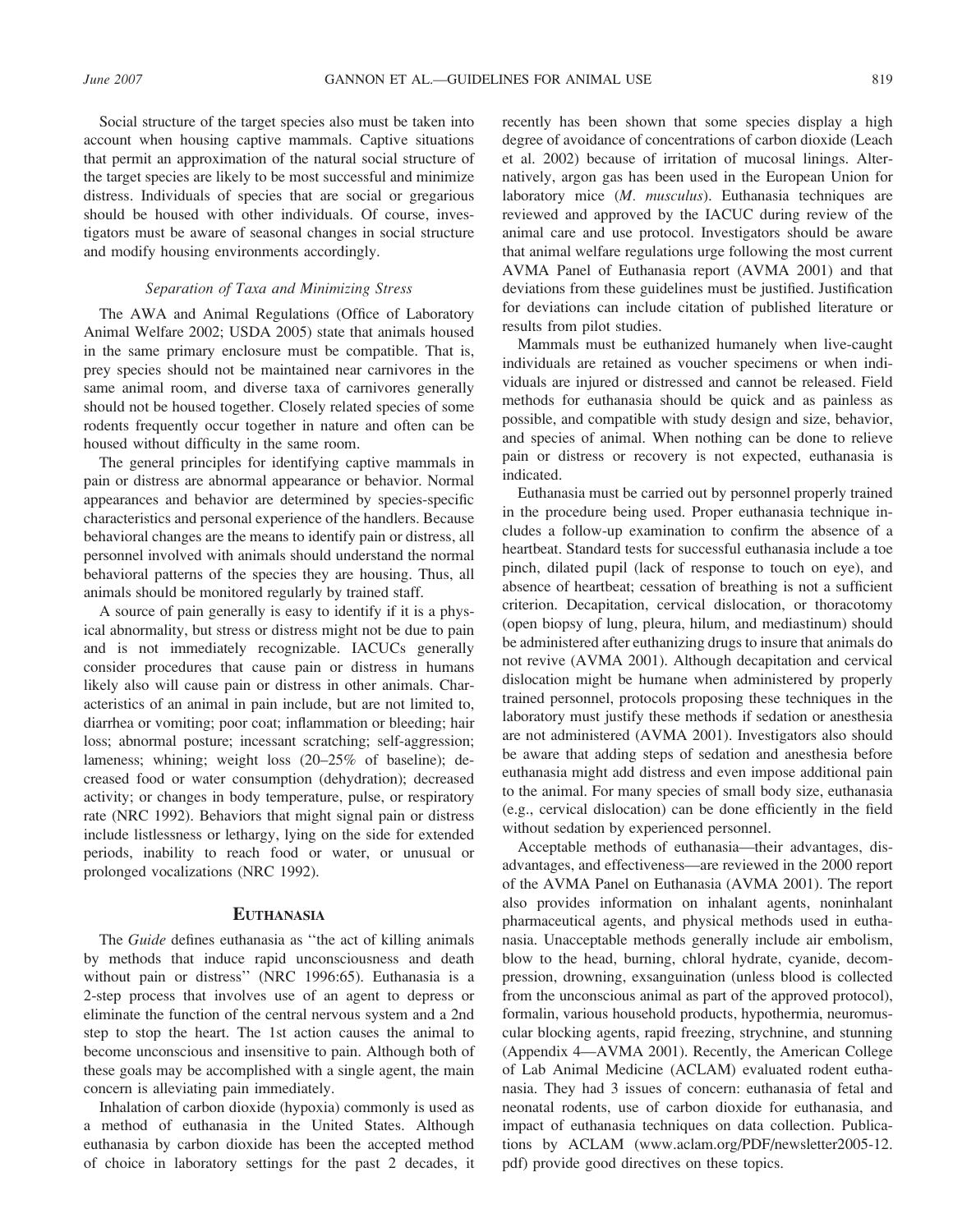Finally, euthanasia must be performed with a conscious respect for its effect on other animals (including human observers). Fear in other animals can be triggered by distress vocalizations, fearful behavior, and release of odors and pheromones by a frightened animal (AVMA 2001). Thus, euthanasia should be done outside the perceptive range of other captive individuals.

## VOUCHERING OF SPECIMENS AND ANCILLARY MATERIALS

It is especially important that investigators plan what to do with animals from wild populations when their study is completed or when animals are procured unexpectedly during the study. The latter might result from incidental deaths when animals are found dead in traps or on roadways. All specimens and ancillary material generated from field studies should be deposited with relevant data into an accredited research collection. The ASM Systematic Collection Committee has compiled a list of accredited collections in the Western Hemisphere (Hafner et al. 1997). The information is available online at http://www.mammalsociety.org/committees/index. asp. Deposition of specimens and ancillary materials in permanent collections maximizes benefits from each specimen collected, ensures access to valuable data by future investigators, and serves as a voucher for individuals or species used in published research. Further, in some instances archived specimens might be used in lieu of sacrificing individuals in future studies.

## **HUMAN SAFETY**

Working with wild mammals, particularly in field situations, comes with inherent risks, both biotic (e.g., bites, pathogens, parasites, and venomous plants and animals) and abiotic (e.g., lightning and exposure). Fortunately, most of these risks can be minimized with basic training, planning, mentoring, and experience. Investigators have the responsibility to ensure that personnel handling, transporting, or maintaining wild-caught mammals are qualified and familiar with requirements of the target species (e.g., bats—Constantine 1988) and hazards (e.g., bites and exposure to body fluids) associated with them. With appropriate preparation and training, investigators can adequately protect themselves and collaborators while conducting fieldwork with mammals (Kunz et al. 1997).

Many universities and other institutions offer field courses, workshops, and online programs for investigators and students to achieve the proper training in fieldwork and in working with wild-caught mammals. Occupational health medical staffs also are available and aware of ways to avoid biological, chemical, and other hazards. Sources such as the Centers for Disease Control and Prevention (CDC 1998, 1999; http://www.cdc. gov/) or state health departments can provide current information for precautions against specific risks. Special precautions to ensure human safety might be necessary when transporting taxa known or suspected of carrying potentially lethal pathogens such as Hantavirus or rabies. In areas where zoonotics are known to occur, bagging traps with a gloved

hand and bringing them back to a central processing area that follows institutional biosafety recommendations might be sufficient. Additional precautions might be required at the time of final processing of the captured animal depending on data required. Although chloroform is considered highly hazardous to personnel with attendant health risks of cancer and liver toxicity (http://www.osha.gov/SLTC/healthguidelines/ chloroform/recognition.html), under open-air field conditions, its use might be appropriate because it kills ectoparasites that might pose greater risks to the researcher through transmission of diseases such as plague, typhus, or agents such as Hantavirus.

Many IACUCs will require the investigator to document their protocols for human health and safety while working with mammals. However, investigators and IACUC members should remain cognizant of the fact that risks from zoonoses vary depending on local environmental conditions, species of mammals handled, and the potential pathogens. Safety precautions should match perceived risks.

#### **SUMMARY**

These updated guidelines on the use of mammals, including wild species, emphasize that investigators are responsible for compliance with federal and state guidelines regulating care and use of animals in research, display, and instruction. Investigators should work with IACUCs to develop research protocols that allow investigators to carry out scientific research objectives while complying with animal welfare regulations. A rational, well-justified protocol, written succinctly and completely, will open a positive and productive dialog with the IACUC. The task of the IACUC is to provide assurance to federal regulatory agencies and the public that animal research at an institution is being accomplished in accordance with the regulations and intent of the AWA. Therefore, the IACUC is a strong advocate for animal welfare and also animal use and research, especially when investigators provide clear justification for animal use and expertise upon which the IACUC can depend. These interactions produce strong, positive, and professional relationships.

From the initial design of a study to its completion, investigators should exercise good judgment and be prudent when using animals in research. IACUCs appreciate working with investigators who try to provide details of their research designs and goals. The 3 Rs of Reducing the numbers of animals without compromising statistical validity, Replacing ''higher'' animals with ''lower'' ones, and Refinements of techniques and care to lessen pain or distress to animals (NRC 1996) are important goals for field mammalogy. Even in faunal surveys, a cap on the number of animals collected usually is imposed by the permitting agency and likewise is expected by the IACUC. Underestimates of the number of animals needed for a study might invalidate results. Therefore, sufficient numbers of animals, the number needed to meet research goals, must be clearly requested and justified. ''Replacement'' in mammals might be achieved by using cell lines or simulations where possible. Further, larger mammals usually are not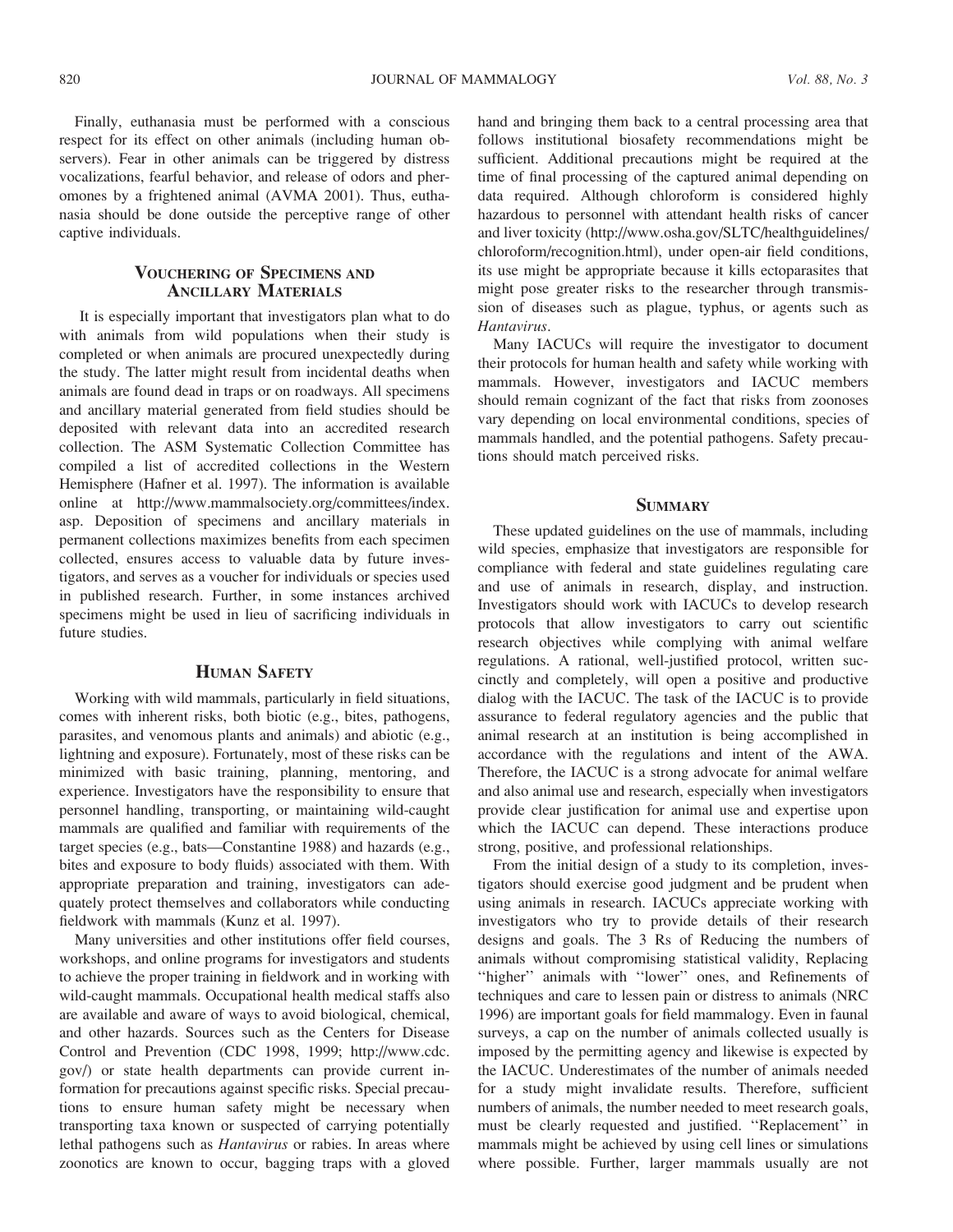collected in surveys or for genetic work. Rather, they can be subsampled by ear punch or hair combs, or tissues might be requested from mammalian research collections where much of this material might already be archived as specimens. Other alternatives include using carcasses of species of interest (especially larger carnivores or ungulates) that have been trapped or hunted for other purposes. However, investigators are reminded that such sources may introduce undesirable biases associated with age, sex, or size. Finally, an example of a refinement might include using behavioral responses as indicators of social dominance rather than outcomes of physical combat.

Most field investigators already consider the ethical treatment of animals because of their respect for nature and their dedication to study wild species. These guidelines were developed to assist investigators in maintaining compliance and understanding the evolving suite of regulations. How we view use of mammals in research does not differ much from that of Joseph Grinnell when he walked Yosemite Valley nearly 100 years ago. Knowledge of most aspects of mammalian biology has advanced, but we still struggle with a basic understanding of our place in nature. Mammalogists continue to explore the farthest reaches of the Earth. In contrast, the public and even some scientists in other fields have become removed sufficiently from what is wild that we still must be prepared to answer the question ''what good is it?'' That is, we must be able to communicate to a broad audience the applied and theoretical values of research on wild mammals. Proactive consideration of humane treatment of our study animals will help to prevent retroactive criticism of our ethics and the research itself. With this in mind, the ultimate design of research objectives, and the methods and techniques to address those objectives, is the responsibility of the investigator. Guidelines can provide current information of ethical and regulatory standards, but they cannot replace individual judgment. Moreover, it is the investigator who has the drive, ingenuity, and freedom to seek novel and insightful advances in science.

#### **RESUMEN**

Las pautas generales para el uso de especies de mamíferos silvestres son actualizadas de la versión de 1998 por la Sociedad Americana de Mastozoología (ASM) y han sido expandidas para que incluyan recursos adicionales. Se incluyen detalles sobre el marcaje, los refugios, la captura y la colecta de mamíferos. Estas pautas cubren técnicas profesionales actuales y regulaciones que implican a los mamíferos utilizados en la investigación. Los comités institucionales de uso y cuidado animal, las agencias reguladoras y los investigadores, deben revisar y aprobar los procedimientos concernientes al uso de vertebrados en cualquier institución particular. Estas pautas fueron preparadas y aprobadas por la ASM, cuya experiencia colectiva provee un entendimiento amplio y comprensivo de la biología de los mamı´feros no domesticados en su ambiente natural.

#### ACKNOWLEDGMENTS

Many members of the ASM contributed to development of these guidelines. Membership of the Animal Care and Use Committee consisted of S. Banack, M. S. Burt, J. W. Dragoo, C. W. Edwards, T. G. Finley, M. R. Gannon, E. J. Gentz, V. L. Jackson, A. D. Krevitz, K. D. Lundy, S. A. Macdonald, D. K. Odell, A. J. Pinter, and B. R. Tallent. WLG thanks L. Arciniega, B. Tallent, and V. Armijo for their dedication to animal care and compliance at the University of New Mexico, and Institutional Officials, T. L. Yates and P. Roth, for promoting leadership in this area. M. Richard and E. Gentz provided comments on veterinary aspects of these guidelines. Many useful comments were provided by the 2006 ASM Board of Directors and anonymous reviewers on earlier drafts of this document. H. Barcenas and A. Menchaca translated the abstract into Spanish. Finally, all IACUC members, mostly volunteers, have a tremendous responsibility to assure both institutional and federal oversight agencies and the public that all investigators understand and maintain compliance and that studies that use animals do so with respect and knowledge of the principles of animal care. We are grateful for their dedication and service.

## LITERATURE CITED

- AD HOC COMMITTEE FOR ANIMAL CARE GUIDELINES. 1985. Guidelines for use of animals in research. Journal of Mammalogy 66:834.
- AD HOC COMMITTEE ON ACCEPTABLE FIELD METHODS IN MAMMALOGY. 1987. Acceptable field methods in mammalogy: preliminary guidelines approved by the American Society of Mammalogists. Journal of Mammalogy 68 (Suppl.):1–18.
- AMERICAN VETERINARY MEDICAL ASSOCIATION. 2001. 2000 report of the AVMA Panel on Euthanasia. Journal of the American Veterinary Medical Association 218:669–696.
- ANIMAL CARE AND USE COMMITTEE. 1998. Guidelines for the capture, handling, and care of mammals as approved by the American Society of Mammalogists. Journal of Mammalogy 79:1416–1431.
- ASPER, E. D. 1975. Techniques of live capture of smaller Cetacea. Journal of the Fisheries Research Board of Canada 32: 1191–1196
- BAKER, R. J., AND S. L. WILLIAMS. 1972. A live trap for pocket gophers. Journal of Wildlife Management 36:1320–1322.
- BARCLAY, R. M. R., AND G. P. BELL. 1988. Marking and observational techniques. Pp. 59–76 in Ecological and behavioral methods for the study of bats (T. H. Kunz, ed.). Smithsonian Institution Press, Washington, D.C.
- BOICE, R. 1972. Water addiction in captive desert rodents. Journal of Mammalogy 53:395–398.
- BRAUN, C. E. 2005. Techniques for wildlife investigations and management. The Wildlife Society, Bethesda, Maryland.
- BUSH, M. 1995. Methods of capture, handling, and anesthesia. Pp. 25–40 in Wild mammals in captivity: principles and techniques (D. G. Kleiman, M. E. Allen, K. V. Thompson, and S. Lumpkin, eds.). University of Chicago Press, Chicago, Illinois.
- CANADIAN COUNCIL ON ANIMAL CARE. 1993. Guide to the care and use of experimental animals (E. D. Olfert, B. M. Cross, and A. A. McWilliams, eds.). 2nd ed. Canadian Council on Animal Care, Ottawa, Ontario, Canada. Vol. 1.
- CENTERS FOR DISEASE CONTROL AND PREVENTION. 1998. Hantavirus pulmonary syndrome—Colorado and New Mexico. Morbidity and Mortality Weekly Report 47:449–452.
- CENTERS FOR DISEASE CONTROL AND PREVENTION. 1999. Update: hantavirus pulmonary syndrome—United States. Morbidity and Mortality Weekly Report 48:521–525.
- CHOATE, J. R., AND H. H. GENOWAYS. 1975. Federal and state regulations pertaining to systematic collections. I. A case of inadvertent violation of federal regulations. SWANEWS (3&4):  $10-13$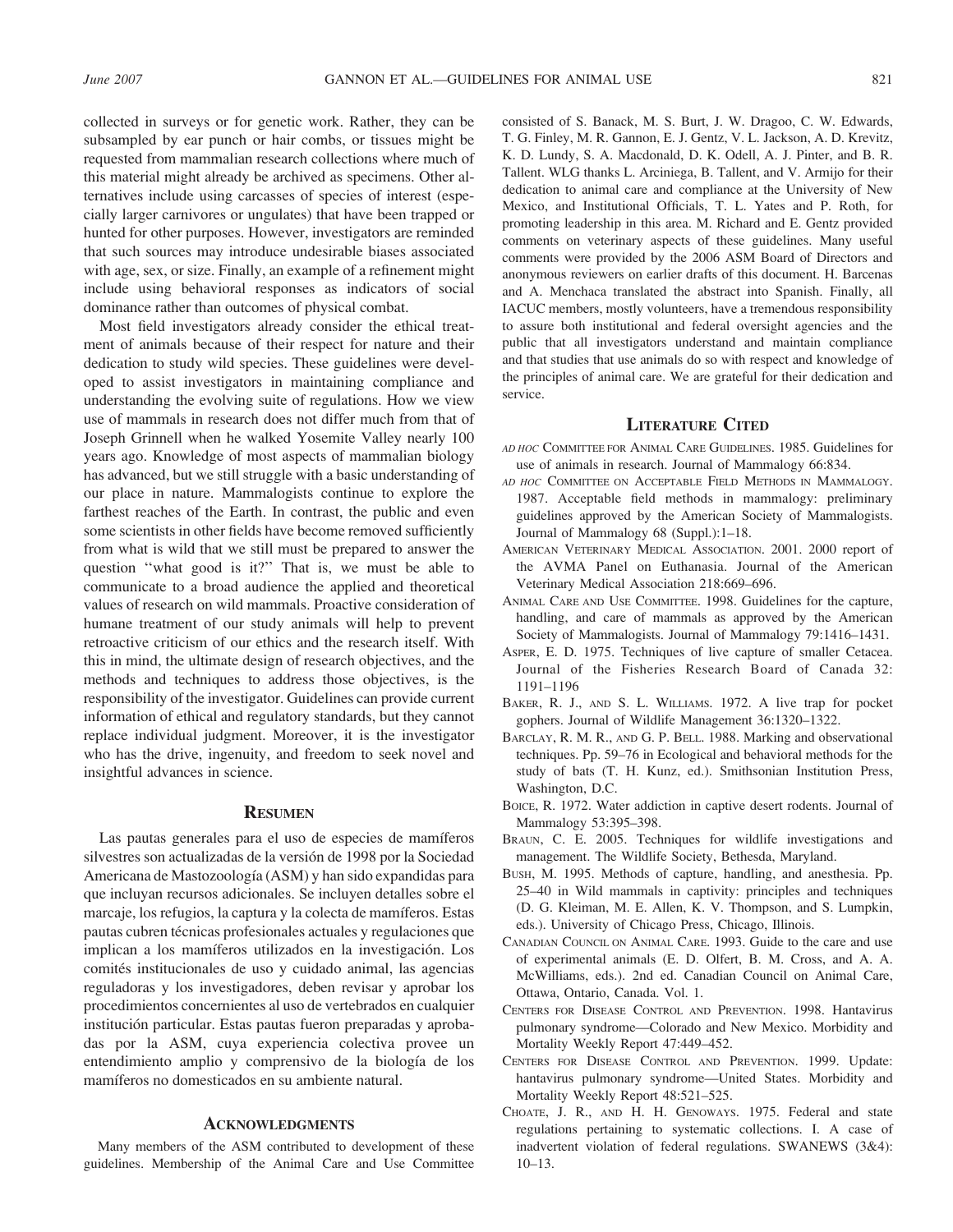- CONSTANTINE, D. G. 1988. Health precautions for bat researchers. Pp. 491–526 in Ecological and behavioral methods for the study of bats (T. H. Kunz, ed.). Smithsonian Institution Press, Washington, D.C.
- DAVIDSON, A. D., R. R. PARMENTER, AND J. R. GOSZ. 1999. Responses of small mammals and vegetation to a reintroduction of Gunnison's prairie dogs. Journal of Mammalogy 80:1311–1324.
- DIERAUF, L. A., AND F. M. D. GULLAND (EDS.). 2001. CRC handbook of marine mammal medicine. 2nd ed. CRC Press, Boca Raton, Florida.
- FOWLER, M. E. 1995. Restraint and handling of wild and domestic animals. Iowa State Press, Ames.
- GETZ, L. L., AND G. O. BATZLI. 1974. A device for preventing disturbance of small mammal live-traps. Journal of Mammalogy 55:447–448.
- GREER, L. L., J. WHALEY, AND T. K. ROWLES. 2001. Euthanasia. Pp. 729–740 in CRC handbook of marine mammal medicine (L. A. Dierauf and F. M. D. Gulland, eds.). 2nd ed. CRC Press, Boca Raton, Florida.
- GRINNELL, J. 1928. Recommendations concerning the treatment of large mammals in Yosemite National Park. Journal of Mammalogy 9:76.
- HAFNER, M. S., W. L. GANNON, J. SALAZAR-BRAVO, AND S. T. ALVAREZ-CASTAÑEDA. 1997. Mammal collections in the Western Hemisphere: a survey and directory of existing collections. American Society of Mammalogists, Allen Press, Lawrence, Kansas.
- HART, E. B. 1973. A simple and effective live trap for pocket gophers. American Midland Naturalist 89:200–202.
- HAWES, M. L. 1977. Home range, territoriality, and ecological separation in sympatric shrews, Sorex vagrans and Sorex obscurus. Journal of Mammalogy 58:354–367.
- KAUFMAN, D. W., AND G. A. KAUFMAN. 1989. Burrow distribution of the thirteen-lined ground squirrel in grazed mixed-grass prairie: effect of artificial habitat structure. Prairie Naturalist 21:81–83.
- KREEGER, T. J. 1996. Handbook of chemical immobilization. International Wildlife Veterinary Services, Inc., Laramie, Wyoming.
- KUEHN, D. W., T. K. FULLER, L. D. MECH, W. J. PAUL, S. H. FRITTS, AND W. E. BERG. 1986. Trap-related injuries to gray wolves in Minnesota. Journal of Wildlife Management 50:90–91.
- KUNZ, T. H. 2003. Censusing bats: challenges, solutions, and sampling biases. Pp. 9–17 in Monitoring trends in bat populations of the United States and territories: problems and prospects (T. J. O'Shea and M. A. Bogan, eds.). United States Geological Survey Information and Technology Report, USGS/BRD/ITR-2003-003. National Technical Information Service, Springfield, Virginia.
- KUNZ, T. H., AND A. KURTA. 1988. Capture methods and holding devices. Pp. 1–29 in Ecological and behavioral methods for the study of bats (T. H. Kunz, ed.). Smithsonian Institution Press, Washington, D.C.
- KUNZ, T. H., R. RUDRAN, AND G. GURRI-GLASS. 1997. Human health concerns. Appendix 2. Pp. 255–264 in Measuring and monitoring biological diversity: standard methods for mammals (D. E. Wilson, F. R. Cole, J. D. Nichols, R. Rudran, and M. S. Foster, eds.). Smithsonian Institution Press, Washington, D.C.
- LAYNE, J. N. 1987. An enclosure for protecting small mammal traps from disturbance. Journal of Mammalogy 68:666–668.
- LEACH, M., V. BOWELL, T. ALLAN, AND D. B. MORTON. 2002. The aversion to various concentrations of different inhalational general anesthetics in rats and mice. Veterinary Record 150: 808–815.
- MACRINA, F. L. (ED.). 2005. Scientific integrity: text and cases in responsible conduct of research. 3rd ed. American Society of Microbiology Press, Washington, D.C.
- MARTIN, R. E., A. F. DEBLASE, AND R. H. PINE. 2000. A manual of mammalogy: with keys to families of the world. McGraw-Hill, New York.
- MUNRO, R. H. M., S. E. NIELSEN, M. H. PRICE, G. B. STENHOUSE, AND M. S. BOYCE. 2006. Seasonal and diel patterns of grizzly bear diet and activity in west-central Alberta. Journal of Mammalogy 87:1112–1121.
- NATIONAL RESEARCH COUNCIL. 1992. Recognition and alleviation of pain and distress in laboratory animals. National Academy Press, Washington, D.C.
- NATIONAL RESEARCH COUNCIL. 1996. Guide for the care and use of laboratory animals. National Academy Press, Washington, D.C.
- NATIONAL RESEARCH COUNCIL. 2003. Guidelines for the care and use of mammals in neuroscience and behavioral research. National Academy of Sciences, Washington, D.C.
- OFFICE OF LABORATORY ANIMAL WELFARE. 2002. Institutional animal care and use committee guidebook. 2nd ed. National Institutes of Health, Department of Health and Human Services, Bethesda, Maryland.
- OFFICE of LABORATORY ANIMAL WELFARE/NATIONAL INSTITUTES of HEALTH. 2002. Public Health Service policy on human care and use of laboratory animals. National Institutes of Health, Bethesda, Maryland.
- OSTFELD, R. S., M. C. MILLER, AND K. R. HAZLER. 1996. Causes and consequences of tick (Ixodes scapularis) burdens on whitefooted mice (Peromyscus leucopus). Journal of Mammalogy 77: 266–273.
- POWELL, R. A., AND G. PROULX. 2003. Trapping and marking terrestrial mammals for research: integrating ethics, performance criteria, techniques, and common sense. Institute for Laboratory Animal Research Journal 44:259–276.
- ROTHMEYER, S. W., M. C. MCKINSTRY, AND S. H. ANDERSON. 2002. Tail attachment of modified ear-tag radio transmitters on beavers. Wildlife Society Bulletin 30:425–429.
- RUSAK, B., AND I. ZUCKER. 1975. Biological rhythms and animal behavior. Annual Review of Psychology 26:137–171.
- SCHMINTZ, S. D. 2005. Capturing and handling wild animals. Pp. 239–285 in Techniques for wildlife investigations and management (C. E. Braun, ed.). The Wildlife Society, Bethesda, Maryland.
- SHERWIN, R. E., S. HAYMOND, D. STRICKLAN, AND R. OLSON. 2002. Freeze branding for permanently marking temperate bat species. Wildlife Society Bulletin 30:97–100.
- SOCIETY FOR THE STUDY OF ANIMAL BEHAVIOUR. 2006. Guidelines for the treatment of animals in behavioural research and teaching. Animal Behaviour 71:245–253.
- STRATHEARN, S. M., J. S. LOTIMER, G. B. KOLENOSKY, AND W. M. LINTACK. 1984. An expanding break-away radio collar for black bear. Journal of Wildlife Management 48:939–942.
- THOMAS, D. W. 1995. Hibernating bats are sensitive to nontactile human disturbance. Journal of Mammalogy 76:940–946.
- UNITED STATES DEPARTMENT OF AGRICULTURE. 2005. Animal Welfare Act and animal welfare regulations. Animal Welfare Act as of November 1, 2005 as found in the United States Code, Title 7— Agriculture, Chapter 54—Transportation, Sale, and Handling of Certain Animals, Sections 2131–2159. United States Government Printing Office, Washington, D. C.
- WALKER, W. A. 1975. Review of the live-capture fishery for smaller cetaceans taken in southern California waters for public display. Journal of the Fisheries Research Board of Canada 32:1197–1211.